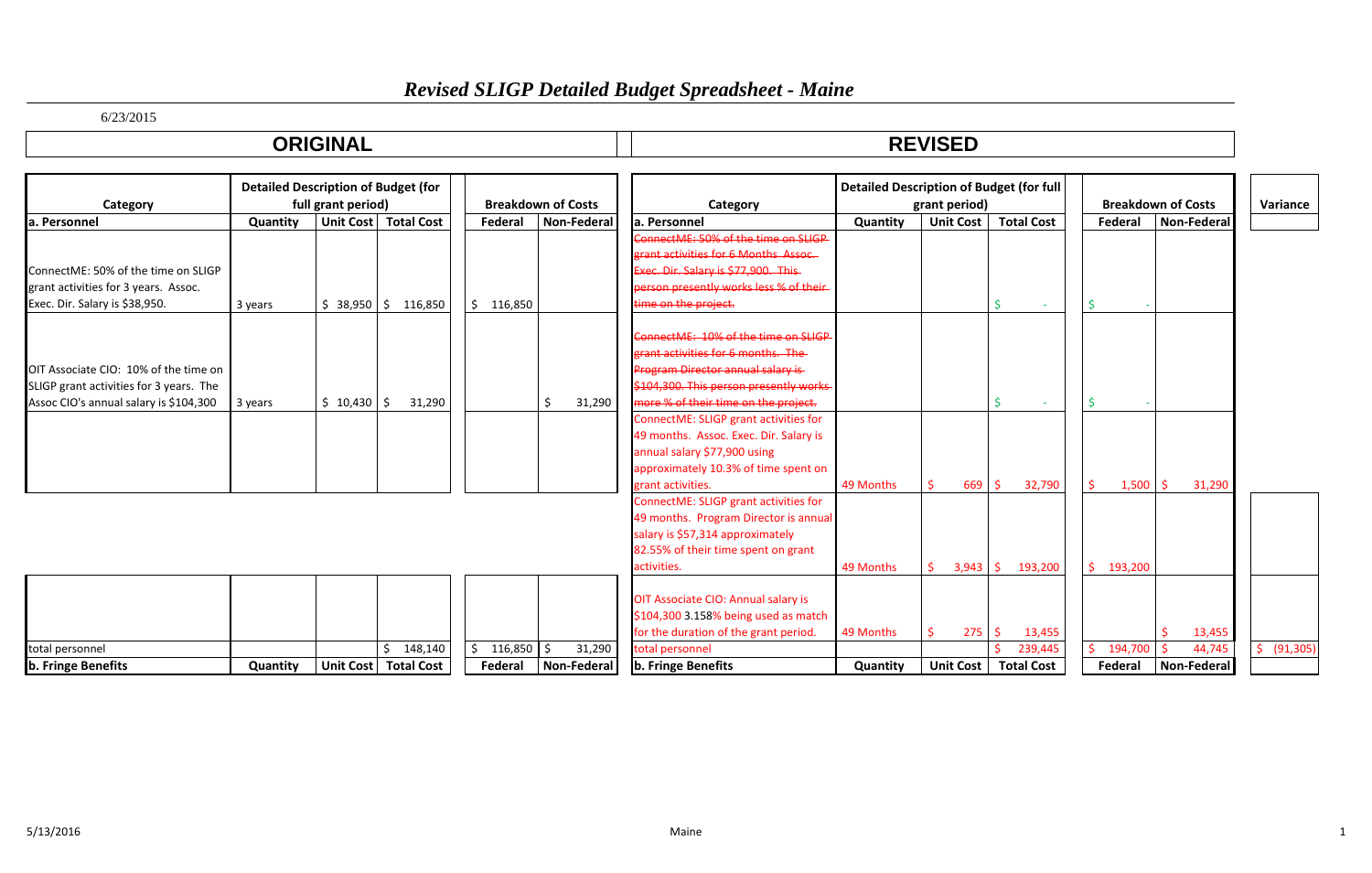#### **ORIGINAL REVISED**

|                                         | <b>Detailed Description of Budget (for</b> |                       |                        |               |                           |                                                | <b>Detailed Description of Budget (for full</b> |                  |                   |              |                           |              |
|-----------------------------------------|--------------------------------------------|-----------------------|------------------------|---------------|---------------------------|------------------------------------------------|-------------------------------------------------|------------------|-------------------|--------------|---------------------------|--------------|
| Category                                |                                            | full grant period)    |                        |               | <b>Breakdown of Costs</b> | Category                                       |                                                 | grant period)    |                   |              | <b>Breakdown of Costs</b> | Variance     |
| a. Personnel                            | Quantity                                   |                       | Unit Cost   Total Cost | Federal       | Non-Federal               | a. Personnel                                   | Quantity                                        | <b>Unit Cost</b> | <b>Total Cost</b> | Federal      | Non-Federal               |              |
|                                         |                                            |                       |                        |               |                           |                                                |                                                 |                  |                   |              |                           |              |
|                                         |                                            |                       |                        |               |                           | ConnectME: calculated at 56% of salar          |                                                 |                  |                   |              |                           |              |
|                                         |                                            |                       |                        |               |                           | or the portion of time spent on SLIGP          |                                                 |                  |                   |              |                           |              |
|                                         |                                            |                       |                        |               |                           | <b>Example Oxford System Contract</b> Pirector |                                                 |                  |                   |              |                           |              |
|                                         |                                            |                       |                        |               |                           | presently works less % of their time on        |                                                 |                  |                   |              |                           |              |
|                                         |                                            |                       |                        |               |                           | the project. Fringe was not paid-              |                                                 |                  |                   |              |                           |              |
| ConnectME: calculated at 56% of salary  |                                            |                       |                        |               |                           | separately in the beginning of the grant       |                                                 |                  |                   |              |                           |              |
| for the portion of time spent on SLIGP  | 116,850                                    | 56%\$                 | 65,894                 | 65,894        |                           | reporting period.                              |                                                 |                  | Ŝ.                |              |                           | Ŝ.<br>65,894 |
|                                         |                                            |                       |                        |               |                           |                                                |                                                 |                  |                   |              |                           |              |
|                                         |                                            |                       |                        |               |                           | ConnectME: 10% of the time on SLIGP            |                                                 |                  |                   |              |                           |              |
|                                         |                                            |                       |                        |               |                           | <b>Frant activities for 6 months. The</b>      |                                                 |                  |                   |              |                           |              |
|                                         |                                            |                       |                        |               |                           | Program Director annual salary is              |                                                 |                  |                   |              |                           |              |
|                                         |                                            |                       |                        |               |                           | \$104,300. This person presently works         |                                                 |                  |                   |              |                           |              |
|                                         |                                            |                       |                        |               |                           | more % of their time on the project.           |                                                 |                  |                   |              |                           |              |
|                                         |                                            |                       |                        |               |                           | Fringe was not paid separately in the-         |                                                 |                  |                   |              |                           |              |
|                                         |                                            |                       |                        |               |                           | beginning of the grant reporting               |                                                 |                  |                   |              |                           |              |
|                                         |                                            |                       |                        |               |                           | <del>eriod.</del>                              |                                                 |                  | Ŝ.                |              |                           |              |
|                                         |                                            |                       |                        |               |                           | ConnectME: SLIGP grant activities for          |                                                 |                  |                   |              |                           |              |
|                                         |                                            |                       |                        |               |                           | 12 months. 10% by Assoc. Exec. Dir.            |                                                 |                  |                   |              |                           |              |
|                                         |                                            |                       |                        |               |                           | Salary is \$77,900                             |                                                 |                  |                   |              |                           |              |
|                                         |                                            |                       |                        |               |                           | ConnectME: SLIGP grant activities for          |                                                 |                  |                   |              |                           |              |
|                                         |                                            |                       |                        |               |                           | 49 months. 32.0652% of fringe applied          |                                                 |                  |                   |              |                           |              |
|                                         |                                            |                       |                        |               |                           | to salary for the ConnectME Program            |                                                 |                  |                   |              |                           |              |
|                                         |                                            |                       |                        |               |                           | Director.                                      |                                                 | 32% \$193,200    | S.<br>61,950      | \$<br>61,950 |                           |              |
| OIT Associate CIO: calculated at 43% of |                                            |                       |                        |               |                           |                                                |                                                 |                  |                   |              |                           |              |
| salary                                  | 31,290                                     | 43% \$                | 13,455                 |               | \$<br>13,455              |                                                |                                                 |                  |                   |              |                           | $\Omega$     |
| total fringe benefits                   |                                            |                       | Ś<br>79,349            | 65,894<br>\$. | 13,455<br>Ŝ.              | total fringe benefits                          |                                                 |                  | 61,950<br>Ŝ.      | 61,950<br>Ŝ. |                           | \$17,399     |
| c. Travel                               | Quantity                                   |                       | Unit Cost Total Cost   | Federal       | Non-Federal               | c. Travel                                      | Quantity                                        | <b>Unit Cost</b> | <b>Total Cost</b> | Federal      | Non-Federal               |              |
|                                         |                                            |                       |                        |               |                           |                                                |                                                 |                  |                   |              |                           |              |
|                                         |                                            |                       |                        |               |                           | <b>Mileage for Working Group meetings:</b>     |                                                 |                  |                   |              |                           |              |
| Mileage for Working Group meetings:     |                                            |                       |                        |               |                           | ravel for 6/7 FN team members at avg           |                                                 |                  |                   |              |                           |              |
| travel for 10 non-State members at avg  |                                            |                       |                        |               |                           | round trip of 75 miles, for the FN team,       |                                                 |                  |                   |              |                           |              |
| round trip of 75 miles, times 4         |                                            |                       |                        |               |                           | times 4 meetings per year, times four-         |                                                 |                  |                   |              |                           |              |
| meetings per year, times three years.   |                                            |                       |                        |               |                           | and a half years. State mileage rate is        |                                                 |                  |                   |              |                           |              |
| State mileage rate is \$0.44/mi         | 9,000 mi                                   | \$<br>$0.44 \quad$ \$ | 3,960                  | 3,960         |                           | \$0.44/mi                                      |                                                 |                  |                   |              |                           | 3,960        |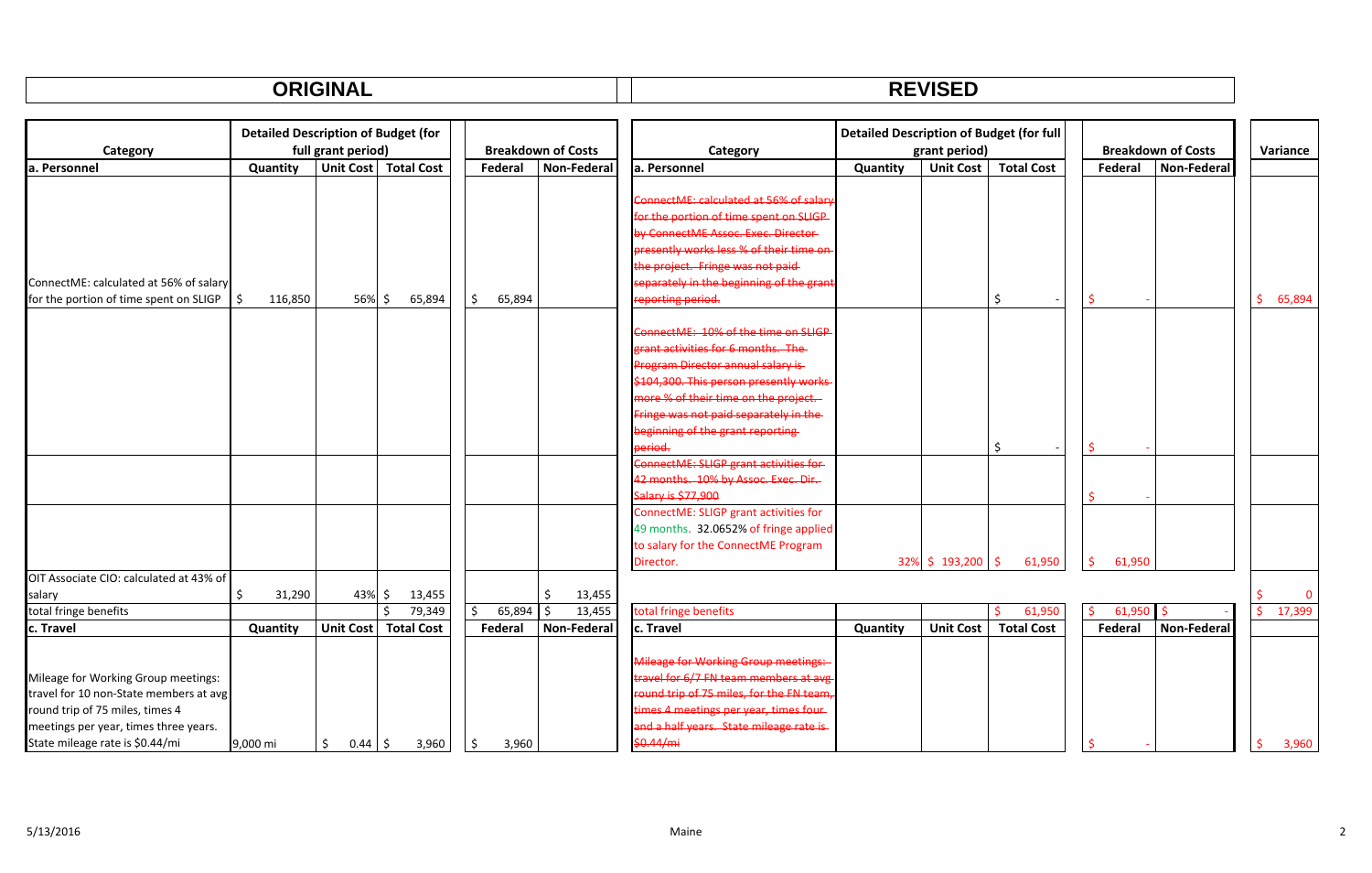#### **ORIGINAL REVISED**

| Category                                  | <b>Detailed Description of Budget (for</b><br>full grant period) |                        |                   |         | <b>Breakdown of Costs</b> | Category                                 | <b>Detailed Description of Budget (for full</b> | grant period)    |                   | <b>Breakdown of Costs</b> | Variance    |               |
|-------------------------------------------|------------------------------------------------------------------|------------------------|-------------------|---------|---------------------------|------------------------------------------|-------------------------------------------------|------------------|-------------------|---------------------------|-------------|---------------|
| la. Personnel                             | Quantity                                                         | Unit Cost              | <b>Total Cost</b> | Federal | <b>Non-Federal</b>        | la. Personnel                            | Quantity                                        | <b>Unit Cost</b> | <b>Total Cost</b> | Federal                   | Non-Federal |               |
|                                           |                                                                  |                        |                   |         |                           |                                          |                                                 |                  |                   |                           |             |               |
|                                           |                                                                  |                        |                   |         |                           | Mileage and travel expenses for Public   |                                                 |                  |                   |                           |             |               |
| Mileage for Public Outreach workshops     |                                                                  |                        |                   |         |                           | Outreach workshops and meetings:         |                                                 |                  |                   |                           |             |               |
| and meetings: travel for 5 state staff to |                                                                  |                        |                   |         |                           | travel for ConnectME FN team staff to    |                                                 |                  |                   |                           |             |               |
| regional meetings, average round trip     |                                                                  |                        |                   |         |                           | regional meetings, average round trip    |                                                 |                  |                   |                           |             |               |
| of 150 miles, 16 county meetings, one     |                                                                  |                        |                   |         |                           | of 10,942.43 miles per year for 4 years  |                                                 |                  |                   |                           |             |               |
| per year for three years                  | 36,000 mi                                                        | $0.44 \mid \zeta$<br>S | 15,840            | 15,840  |                           | and 1 month.                             | 44,864 \$                                       | 0.44             | 19,740<br>-S      | Ŝ<br>19,740               |             | Ŝ.<br>(3,900) |
| Mileage for non-State attendance at       |                                                                  |                        |                   |         |                           |                                          |                                                 |                  |                   |                           |             |               |
| Public Outreach workshops and             |                                                                  |                        |                   |         |                           |                                          |                                                 |                  |                   |                           |             |               |
| meetings: est 30 attendees at each of     |                                                                  |                        |                   |         |                           | Mileage for non-State attendance at      |                                                 |                  |                   |                           |             |               |
| 16 county meetings, one per year for      |                                                                  |                        |                   |         |                           | Public Outreach workshops and            |                                                 |                  |                   |                           |             |               |
| three years, average round trip of 50     |                                                                  |                        |                   |         |                           | meetings: Approximately 1469             |                                                 |                  |                   |                           |             |               |
| miles                                     | 72,000 mi                                                        | 0.44<br>S.             | 31,680<br>-\$     |         | 31,680                    | mileage per month.                       | 72,000 mi                                       | 0.44             | 31,680            |                           | 31,680      |               |
| Travel for Regional and National          |                                                                  |                        |                   |         |                           | <b>Travel for Regional and National</b>  |                                                 |                  |                   |                           |             |               |
| meetings with FirstNet: travel for 5      |                                                                  |                        |                   |         |                           | meetings with FirstNet: travel for       |                                                 |                  |                   |                           |             |               |
| working group members to attend           |                                                                  |                        |                   |         |                           | ConnectME to attend meetings over        |                                                 |                  |                   |                           |             |               |
| total of 8 meetings in 3 yrs, airfare est |                                                                  |                        |                   |         |                           | 4.1 yrs, airfare est \$500-\$1000, hotel |                                                 |                  |                   |                           |             |               |
| \$500, hotel est \$150/nt for 2 nts, per  |                                                                  |                        |                   |         |                           | est \$150/nt for 2 nts, per diem est     |                                                 |                  |                   |                           |             |               |
| diem est 50/day for 3 days = total avg    |                                                                  |                        |                   |         |                           | $$50/day$ for 3 days = total avg trip of |                                                 |                  |                   |                           |             |               |
| trip of \$950                             | 40 trips                                                         | 950<br>Ŝ               | 38,000<br>- Ş     | 38,000  |                           | \$1023.30 per trip                       | 26 trips                                        | 1,023            | 26,606            | Ŝ<br>24,700               | 1,906       | Ŝ.<br>11,394  |
| total travel                              |                                                                  |                        | 89,480            | 57,800  | 31,680                    | total travel                             |                                                 |                  | 78.026            | 44,440                    | 33,586      | 11,454<br>Ś.  |
| d. Equipment                              | Quantity                                                         | <b>Unit Cost</b>       | <b>Total Cost</b> | Federal | Non-Federal               | d. Equipment                             | Quantity                                        | <b>Unit Cost</b> | <b>Total Cost</b> | Federal                   | Non-Federal |               |
| N/A                                       |                                                                  |                        |                   |         |                           | N/A                                      |                                                 |                  |                   |                           |             |               |
| total equipment                           |                                                                  |                        |                   |         | Ś                         | total equipment                          |                                                 |                  |                   |                           |             |               |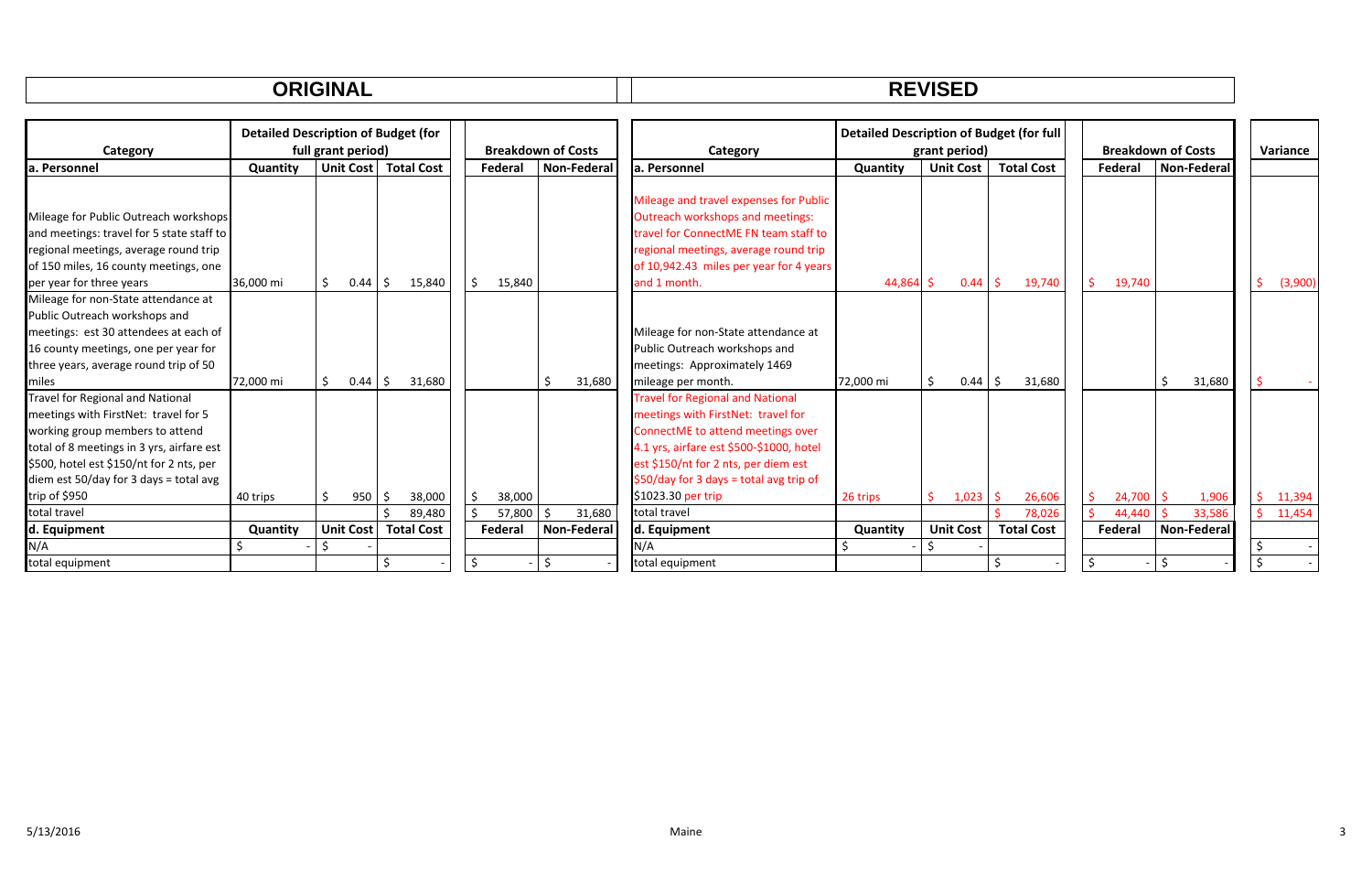|--|

|                                          | <b>Detailed Description of Budget (for</b> |                                       |                   |    |         |                           |                                                | <b>Detailed Description of Budget (for full</b> |                  |                   |                  |                           |          |           |
|------------------------------------------|--------------------------------------------|---------------------------------------|-------------------|----|---------|---------------------------|------------------------------------------------|-------------------------------------------------|------------------|-------------------|------------------|---------------------------|----------|-----------|
| Category                                 |                                            | full grant period)                    |                   |    |         | <b>Breakdown of Costs</b> | Category                                       |                                                 | grant period)    |                   |                  | <b>Breakdown of Costs</b> | Variance |           |
| a. Personnel                             | <b>Quantity</b>                            | <b>Unit Cost</b>                      | <b>Total Cost</b> |    | Federal | <b>Non-Federal</b>        | la. Personnel                                  | Quantity                                        | <b>Unit Cost</b> | <b>Total Cost</b> | Federal          | Non-Federal               |          |           |
| e. Supplies                              | Quantity                                   | <b>Unit Cost</b>                      | <b>Total Cost</b> |    | Federal | <b>Non-Federal</b>        | e. Supplies                                    | Quantity                                        | <b>Unit Cost</b> | <b>Total Cost</b> | Federal          | <b>Non-Federal</b>        |          |           |
|                                          |                                            |                                       |                   |    |         |                           |                                                |                                                 |                  |                   |                  |                           |          |           |
|                                          |                                            |                                       |                   |    |         |                           | Office Supplies: budgeted at or below-         |                                                 |                  |                   |                  |                           |          |           |
| Office Supplies: budgeted at \$50/mo     |                                            |                                       |                   |    |         |                           | \$50/mo for usage periodically                 |                                                 |                  |                   |                  |                           |          |           |
| for three years                          | 36 months                                  | \$<br>50                              | 1,800<br>-S       | Ŝ. | 1,800   |                           | throughout four and half years                 |                                                 |                  |                   | \$               |                           |          | 1,800     |
|                                          |                                            |                                       |                   |    |         |                           |                                                |                                                 |                  |                   |                  |                           |          |           |
| Printing of meeting and public           |                                            |                                       |                   |    |         |                           | Printing of meeting and public                 |                                                 |                  |                   |                  |                           |          |           |
| outreach materials: average \$100 cost   |                                            |                                       |                   |    |         |                           | utreach materials: average \$100 cost          |                                                 |                  |                   |                  |                           |          |           |
| per print run, times 12 Working Group    |                                            |                                       |                   |    |         |                           | er print run, times 12 Working Group           |                                                 |                  |                   |                  |                           |          |           |
| meetings and 48 county meetings over     |                                            |                                       |                   |    |         |                           | meetings and 48 county meetings over           |                                                 |                  |                   |                  |                           |          |           |
| three years                              | 60 printings                               | \$<br>100                             | 6,000<br>-S       | \$ | 6,000   |                           | four and a half years                          |                                                 |                  |                   | S                |                           |          | 6,000     |
| total supplies                           |                                            |                                       | 7,800             | Ś. | 7,800   | Ŝ.                        | total supplies                                 |                                                 |                  | \$                | $\zeta$          | Ś                         |          | 7,800     |
| . Contractual                            | Quantity                                   | <b>Unit Cost</b>                      | <b>Total Cost</b> |    | Federal | <b>Non-Federal</b>        | lf. Contractual                                | Quantity                                        | <b>Unit Cost</b> | <b>Total Cost</b> | Federal          | <b>Non-Federal</b>        |          |           |
|                                          |                                            |                                       |                   |    |         |                           |                                                |                                                 |                  |                   |                  |                           |          |           |
| Development of revised SCIP plan: up     |                                            |                                       |                   |    |         |                           | Development of revised SCIP plan: up           |                                                 |                  |                   |                  |                           |          |           |
| to two updates during three year         |                                            |                                       |                   |    |         |                           | o two updates during three year                |                                                 |                  |                   |                  |                           |          |           |
| period. This will be done under a Task   |                                            |                                       |                   |    |         |                           | eriod. This will be done under a Task          |                                                 |                  |                   |                  |                           |          |           |
| Order to the overall contractual         |                                            |                                       |                   |    |         |                           | Order to the overall contractual               |                                                 |                  |                   |                  |                           |          |           |
| services for SLIGP activities. Pricing   |                                            |                                       |                   |    |         |                           | <b>Services for SLIGP activities. Pricing-</b> |                                                 |                  |                   |                  |                           |          |           |
| estimated based on historical            |                                            |                                       |                   |    |         |                           | estimated based on historical                  |                                                 |                  |                   |                  |                           |          |           |
| experience with similar planning         |                                            |                                       |                   |    |         |                           | <b>Experience with similar planning</b>        |                                                 |                  |                   |                  |                           |          |           |
| efforts (original SCIP in 2007, etc)     | 2 updates                                  | $$37,500$ \$                          | 75,000            | \$ | 75,000  |                           | efforts (original SCIP in 2007, etc)           | 1 update                                        |                  |                   |                  |                           | S        | 75,000    |
| Development of governance panel          |                                            |                                       |                   |    |         |                           | Development of governance panel                |                                                 |                  |                   |                  |                           |          |           |
| (MICC), outreach and education:          |                                            |                                       |                   |    |         |                           | (MICC), outreach and education:                |                                                 |                  |                   |                  |                           |          |           |
| identify audience, meeting strategy      |                                            |                                       |                   |    |         |                           | identify audience, meeting strategy            |                                                 |                  |                   |                  |                           |          |           |
| and scheduling, conduct meetings and     |                                            |                                       |                   |    |         |                           | and scheduling, conduct meetings and           |                                                 |                  |                   |                  |                           |          |           |
| training, etc. Pricing estimated as      |                                            |                                       |                   |    |         |                           | training, etc. Pricing estimated as            |                                                 |                  |                   |                  |                           |          |           |
| contractual services TBD through RFP     |                                            |                                       |                   |    |         |                           | contractual services TBD through RFP           |                                                 |                  |                   |                  |                           |          |           |
| process. Pricing estimated based on      |                                            |                                       |                   |    |         |                           | process. Pricing estimated based on            |                                                 |                  |                   |                  |                           |          |           |
| historical experience with similar       |                                            |                                       |                   |    |         |                           | historical experience with similar             |                                                 |                  |                   |                  |                           |          |           |
| planning efforts (original SCIP in 2007, |                                            |                                       |                   |    |         |                           | planning efforts (original SCIP in 2007,       |                                                 |                  |                   |                  |                           |          |           |
| etc)                                     | SLIGP phase I                              | $\frac{1}{2}$ \$100,075 $\frac{1}{2}$ | 100,075           | Ŝ. | 100,075 |                           | letc)                                          | <b>SLIGP phase I</b>                            | $$144,814$ $$$   | 144,814           | \$<br>144,814 \$ |                           | Ś.       | (44, 739) |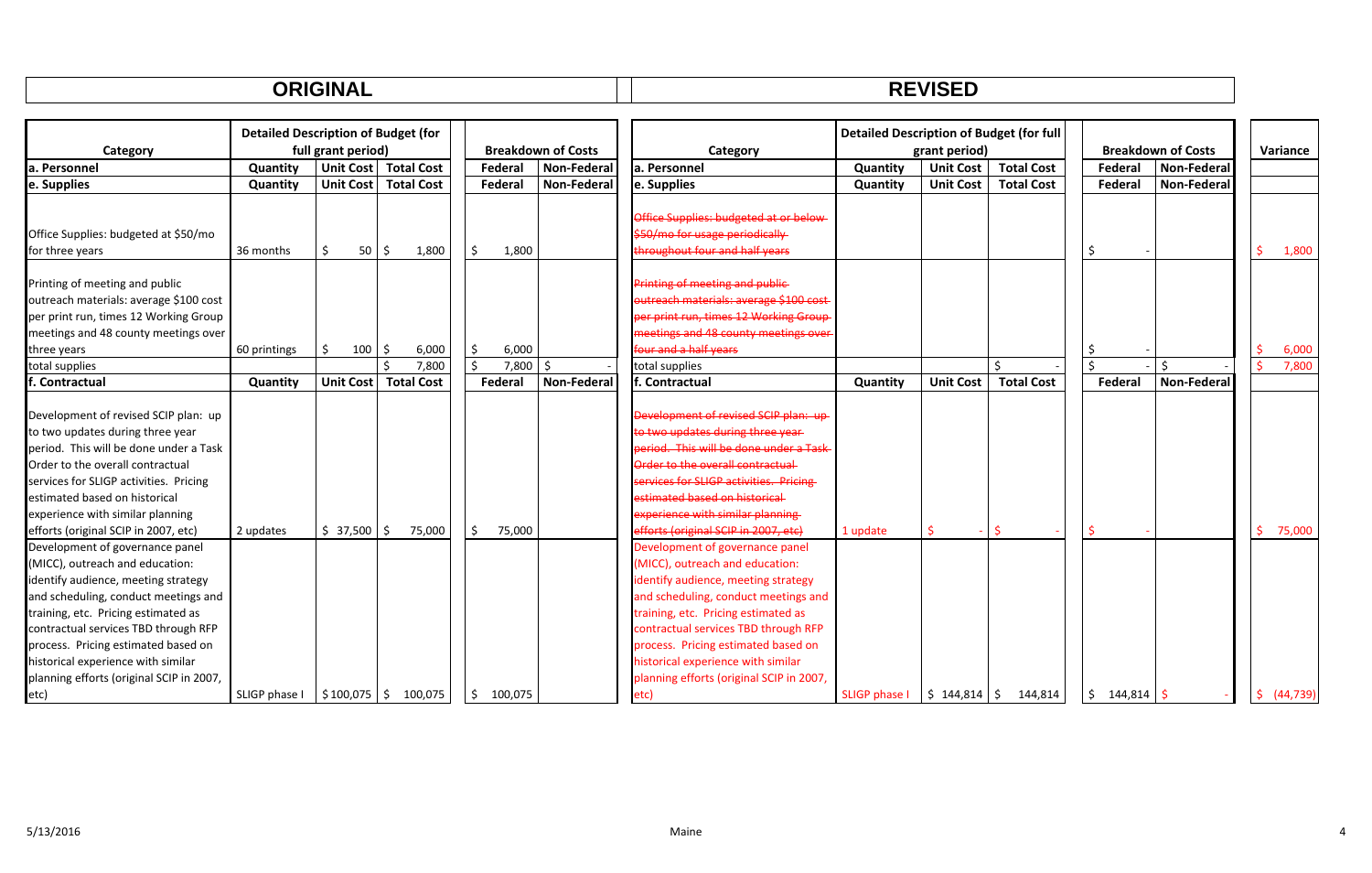| DEVICED<br>.<br>◝ |
|-------------------|
|-------------------|

|                                          | <b>Detailed Description of Budget (for</b> |                    |                        |             |                           |                                           | <b>Detailed Description of Budget (for full</b> |                  |                   |               |                           |             |
|------------------------------------------|--------------------------------------------|--------------------|------------------------|-------------|---------------------------|-------------------------------------------|-------------------------------------------------|------------------|-------------------|---------------|---------------------------|-------------|
| Category                                 |                                            | full grant period) |                        |             | <b>Breakdown of Costs</b> | Category                                  |                                                 | grant period)    |                   |               | <b>Breakdown of Costs</b> | Variance    |
| a. Personnel                             | Quantity                                   |                    | Unit Cost   Total Cost | Federal     | Non-Federal               | la. Personnel                             | Quantity                                        | <b>Unit Cost</b> | <b>Total Cost</b> | Federal       | <b>Non-Federal</b>        |             |
| Phase II and preparatory activities:     |                                            |                    |                        |             |                           | Phase II and preparatory activities:      |                                                 |                  |                   |               |                           |             |
| development of survey questions,         |                                            |                    |                        |             |                           | development of survey questions,          |                                                 |                  |                   |               |                           |             |
| collection and preparation of above      |                                            |                    |                        |             |                           | collection and preparation of above       |                                                 |                  |                   |               |                           |             |
| listed data for consultation process     |                                            |                    |                        |             |                           | listed data for consultation process      |                                                 |                  |                   |               |                           |             |
| with FirstNet. Pricing estimated as      |                                            |                    |                        |             |                           | with FirstNet. Pricing estimated as       |                                                 |                  |                   |               |                           |             |
| contractual services TBD through RFP     |                                            |                    |                        |             |                           | contractual services TBD through RFP      |                                                 |                  |                   |               |                           |             |
| process. Pricing estimated based on      |                                            |                    |                        |             |                           | process. Pricing estimated based on       |                                                 |                  |                   |               |                           |             |
| historical experience with similar       |                                            |                    |                        |             |                           | historical experience with similar        |                                                 |                  |                   |               |                           |             |
| planning efforts (original SCIP in 2007, |                                            |                    |                        |             |                           | planning efforts (original SCIP in 2007,  |                                                 |                  |                   |               |                           |             |
| etc)                                     | SLIGP phase II                             | $$600,000$ $$$     | 600,000                | 600,000     |                           | etc)                                      | SLIGP phase II                                  | \$600,000        | \$<br>600,000     | \$<br>600,000 |                           |             |
| total contractual                        |                                            |                    | \$775,075              | 775,075     | Ŝ.                        | total contractual                         |                                                 |                  | Ś.<br>744,814     | Ś.<br>744,814 |                           | 30,261<br>Ŝ |
| g. Construction                          | Quantity                                   |                    | Unit Cost   Total Cost | Federal     | Non-Federal               | g. Construction                           | Quantity                                        | <b>Unit Cost</b> | <b>Total Cost</b> | Federal       | <b>Non-Federal</b>        |             |
| N/A                                      | Ŝ.                                         |                    |                        |             |                           | N/A                                       |                                                 | Ŝ.               |                   |               |                           | \$          |
| total construction                       |                                            |                    |                        |             | Ŝ.                        | total construction                        |                                                 |                  | ¢.                | Ś.            | $\mathsf{S}$              | Ś           |
| h. Other                                 | Quantity                                   | <b>Unit Cost</b>   | <b>Total Cost</b>      | Federal     | Non-Federal               | h. Other                                  | Quantity                                        | <b>Unit Cost</b> | <b>Total Cost</b> | Federal       | Non-Federal               |             |
|                                          |                                            |                    |                        |             |                           |                                           |                                                 |                  |                   |               |                           |             |
| Technology charges for ConnectME         |                                            |                    |                        |             |                           | <b>Technology charges for ConnectME</b>   |                                                 |                  |                   |               |                           |             |
| employee, calculated at 2% of federally  |                                            |                    |                        |             |                           | employee, calculated at 2% of federally   |                                                 |                  |                   |               |                           |             |
| funded salary for the portion of time    |                                            |                    |                        |             |                           | unded salary for the portion of time      |                                                 |                  |                   |               |                           |             |
| spent on SLIGP. The Agency pays          |                                            |                    |                        |             |                           | pent on SLIGP. The Agency pays            |                                                 |                  |                   |               |                           |             |
| approx 2% for all employees for IT       |                                            |                    |                        |             |                           | norox 2% for all employees for IT-        |                                                 |                  |                   |               |                           |             |
| expenses (phone, email, computer,        |                                            |                    |                        |             |                           | expenses (phone, email, computer,         |                                                 |                  |                   |               |                           |             |
| network, blackberry, etc)                | Ŝ.<br>116,850                              | $2\%$ \$           | 2,337                  | 2,337<br>Ś. |                           | network, blackberry, etc)                 |                                                 |                  |                   |               |                           | 2,337       |
|                                          |                                            |                    |                        |             |                           |                                           |                                                 |                  |                   |               |                           |             |
| Overhead charges for OIT employees:      |                                            |                    |                        |             |                           | Overhead charges for OIT employees:       |                                                 |                  |                   |               |                           |             |
| calculated at 10% of time spent on       |                                            |                    |                        |             |                           | calculated at 10% of time spent on        |                                                 |                  |                   |               |                           |             |
| SLIGP activities for 3 years. The total  |                                            |                    |                        |             |                           | SLIGP activities for 4.5 years. The total |                                                 |                  |                   |               |                           |             |
| annual overhead charge is \$11,538 (x    |                                            |                    |                        |             |                           | annual overhead charge is \$11.538 (x)    |                                                 |                  |                   |               |                           |             |
| 10% x 3 yrs) Overhead consists of        |                                            |                    |                        |             |                           | 10% x 3 yrs) Overhead consists of         |                                                 |                  |                   |               |                           |             |
| payroll/personnel services,              |                                            |                    |                        |             |                           | payroll/personnel services,               |                                                 |                  |                   |               |                           |             |
| training/conference costs, employee      |                                            |                    |                        |             |                           | training/conference costs, employee       |                                                 |                  |                   |               |                           |             |
| bonding/insurance, and IT tools used     |                                            |                    |                        |             |                           | bonding/insurance, and IT tools used      |                                                 |                  |                   |               |                           |             |
| by the employee                          | \$<br>11,538                               | 10% \$             | 3,461                  |             | 3,461<br>.S               | by the employee                           |                                                 |                  |                   |               |                           | 3,461       |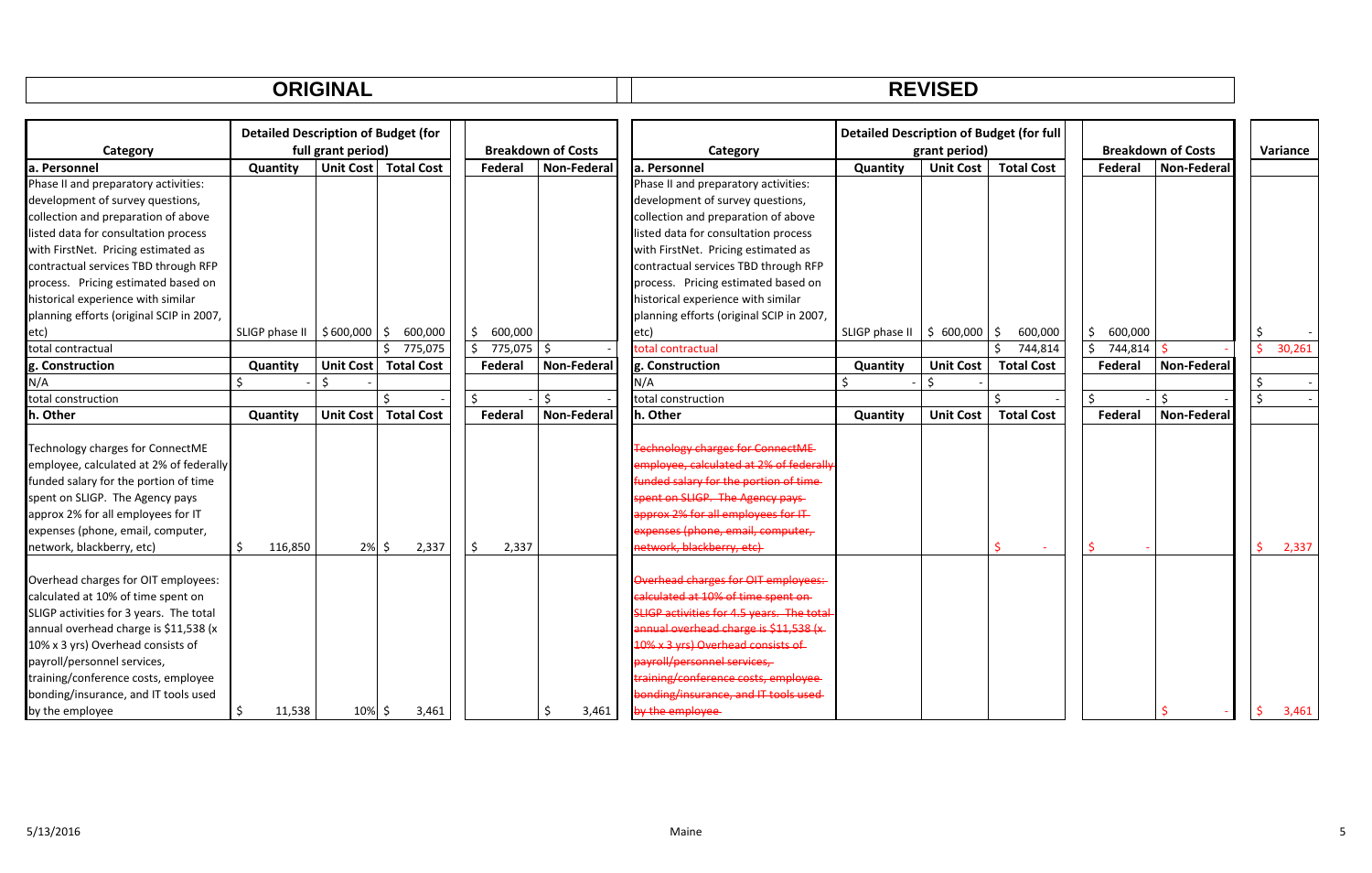|  | <b>DEVICED</b><br>.<br>--- |
|--|----------------------------|
|--|----------------------------|

|                                         | <b>Detailed Description of Budget (for</b> |                    |                        | <b>Breakdown of Costs</b>    |         |             |  | <b>Detailed Description of Budget (for full</b><br>grant period) |             |                  |              |                   |  |                           |    |                    |                     |           |
|-----------------------------------------|--------------------------------------------|--------------------|------------------------|------------------------------|---------|-------------|--|------------------------------------------------------------------|-------------|------------------|--------------|-------------------|--|---------------------------|----|--------------------|---------------------|-----------|
| Category                                |                                            | full grant period) |                        |                              |         |             |  | Category                                                         |             |                  |              |                   |  | <b>Breakdown of Costs</b> |    |                    |                     | Variance  |
| la. Personnel                           | Quantity                                   |                    | Unit Cost   Total Cost | Federal                      |         | Non-Federal |  | la. Personnel                                                    | Quantity    | <b>Unit Cost</b> |              | <b>Total Cost</b> |  | Federal                   |    | <b>Non-Federal</b> |                     |           |
| In-kind value of county/local responder |                                            |                    |                        |                              |         |             |  | In-kind value of county/local responder                          |             |                  |              |                   |  |                           |    |                    |                     |           |
| attendance at Working Group             |                                            |                    |                        |                              |         |             |  | attendance at Working Group                                      |             |                  |              |                   |  |                           |    |                    |                     |           |
| meetings: 12 meetings over three        |                                            |                    |                        |                              |         |             |  | meetings: 12 meetings over the grant                             |             |                  |              |                   |  |                           |    |                    |                     |           |
| years, at four hours each (mtg +        |                                            |                    |                        |                              |         |             |  | period, at four hours each (mtg +                                |             |                  |              |                   |  |                           |    |                    |                     |           |
| travel), times 10 non-state members.    |                                            |                    |                        |                              |         |             |  | travel), times 10 non-state members.                             |             |                  |              |                   |  |                           |    |                    |                     |           |
| ConnectME uses an avg rate of           |                                            |                    |                        |                              |         |             |  | ConnectME uses an avg rate of                                    |             |                  |              |                   |  |                           |    |                    |                     |           |
| \$17.28/hr when calculating in-kind     |                                            |                    |                        |                              |         |             |  | \$17.28/hr when calculating in-kind                              |             |                  |              |                   |  |                           |    |                    |                     |           |
| match                                   | 480 hours                                  | \$17.28            | S.<br>8,294            |                              | Ś.      | 8,294       |  | match                                                            | 480 hours   | \$               | 17.28        | l \$<br>8,294     |  |                           | Ś. | 8,294              | - \$                |           |
| In-kind value of county/local responder |                                            |                    |                        |                              |         |             |  | In-kind value of county/local responder                          |             |                  |              |                   |  |                           |    |                    |                     |           |
| attendance at Public Outreach           |                                            |                    |                        |                              |         |             |  | attendance at Public Outreach                                    |             |                  |              |                   |  |                           |    |                    |                     |           |
| workshops and meetings: 48 meetings     |                                            |                    |                        |                              |         |             |  | workshops and meetings: 48 meetings                              |             |                  |              |                   |  |                           |    |                    |                     |           |
| over three years, at four hours each    |                                            |                    |                        |                              |         |             |  | over the grant period, at four hours                             |             |                  |              |                   |  |                           |    |                    |                     |           |
| (mtg+ travel), times 30 attendees.      |                                            |                    |                        |                              |         |             |  | each (mtg+ travel), times 30 attendees.                          |             |                  |              |                   |  |                           |    |                    |                     |           |
| ConnectME uses an avg rate of           |                                            |                    |                        |                              |         |             |  | ConnectME uses an avg rate of                                    |             |                  |              |                   |  |                           |    |                    |                     |           |
| \$17.28/hr when calculating in-kind     |                                            |                    |                        |                              |         |             |  | \$17.28/hr when calculating in-kind                              |             |                  |              |                   |  |                           |    |                    |                     |           |
| match                                   | 5,670 hours                                | \$17.28            | 97,978                 |                              | $\zeta$ | 97,978      |  | match                                                            | 5,760 hours | $\mathsf{S}$     | 17.28        | l \$<br>99,533    |  |                           | Ŝ. | 99,533             | $\ddot{\mathsf{S}}$ | (1, 555)  |
| In-kind value of county/local responder |                                            |                    |                        |                              |         |             |  | In-kind value of county/local responder                          |             |                  |              |                   |  |                           |    |                    |                     |           |
| attendance at FirstNet training         |                                            |                    |                        |                              |         |             |  | attendance at FirstNet training                                  |             |                  |              |                   |  |                           |    |                    |                     |           |
| sessions: 48 trainings over three       |                                            |                    |                        |                              |         |             |  | sessions: 48 trainings over the grant                            |             |                  |              |                   |  |                           |    |                    |                     |           |
| years, at three hours each (trn +       |                                            |                    |                        |                              |         |             |  | period, at three hours each (trn +                               |             |                  |              |                   |  |                           |    |                    |                     |           |
| travel), times 30 non-state attendees.  |                                            |                    |                        |                              |         |             |  | travel), times 30 non-state attendees.                           |             |                  |              |                   |  |                           |    |                    |                     |           |
| ConnectME uses an avg rate of           |                                            |                    |                        |                              |         |             |  | ConnectME uses an avg rate of                                    |             |                  |              |                   |  |                           |    |                    |                     |           |
| \$17.28/hr when calculating in-kind     |                                            |                    |                        |                              |         |             |  | \$17.28/hr when calculating in-kind                              |             |                  |              |                   |  |                           |    |                    |                     |           |
| match                                   | 4,320 hours                                | \$17.28            | 74,650                 |                              | \$      | 74,650      |  | match                                                            | 4,320 hours | \$               | $17.28$ \$   | 74,650            |  |                           | Ŝ. | 74,650             | \$                  |           |
| total other                             |                                            |                    | Ś.<br>186,720          | 2,337                        | Ŝ.      | 184,383     |  | total other                                                      |             |                  |              | 182,477           |  |                           |    | 182,477            | \$                  | 4,243     |
|                                         |                                            |                    |                        |                              |         |             |  |                                                                  |             |                  |              |                   |  |                           |    |                    | Ś.                  |           |
| <b>Total Direct Charges</b>             |                                            |                    | \$1,286,564            | $$1,025,756$ \$              |         | 260,808     |  | <b>Total Direct Charges</b>                                      |             |                  |              | \$1,306,712       |  | \$1,045,904               |    | 260,808            | Ś.                  | (20, 148) |
|                                         |                                            |                    |                        |                              |         |             |  |                                                                  |             |                  |              |                   |  |                           |    |                    |                     |           |
| . Indirect Charges                      | Quantity                                   | <b>Unit Cost</b>   | <b>Total Cost</b>      | Federal                      |         | Non-Federal |  | . Indirect Charges                                               | Quantity    | <b>Unit Cost</b> |              | <b>Total Cost</b> |  | Federal                   |    | <b>Non-Federal</b> |                     |           |
| STACAP charges on all State of Maine    |                                            |                    |                        |                              |         |             |  | STACAP charges on all State of Maine                             |             |                  |              |                   |  |                           |    |                    |                     |           |
| expenses: 1.965% percent fee charged    |                                            |                    |                        |                              |         |             |  | expenses: 1.965% percent fee charged                             |             |                  |              |                   |  |                           |    |                    |                     |           |
| on the total of federal funds expended  |                                            |                    |                        |                              |         |             |  | on the total of federal funds expended                           |             |                  |              |                   |  |                           |    |                    |                     |           |
| by ConnectME that are not passed-       |                                            |                    |                        |                              |         |             |  | by ConnectME that are not passed-                                |             |                  |              |                   |  |                           |    |                    |                     |           |
| through to County/Local governments.    | \$<br>1,025,352                            | $1.965\%$ \$       | 20,148                 | 20,148                       |         |             |  | through to County/Local governments.   \$                        | 1,025,352   |                  | $1.965\%$ \$ |                   |  |                           |    |                    |                     | 20,148    |
| total indirect                          |                                            |                    | 20.148                 | $\mathcal{S}$<br>$20,148$ \$ |         |             |  | total indirect                                                   |             |                  |              |                   |  |                           |    |                    |                     | 20.148    |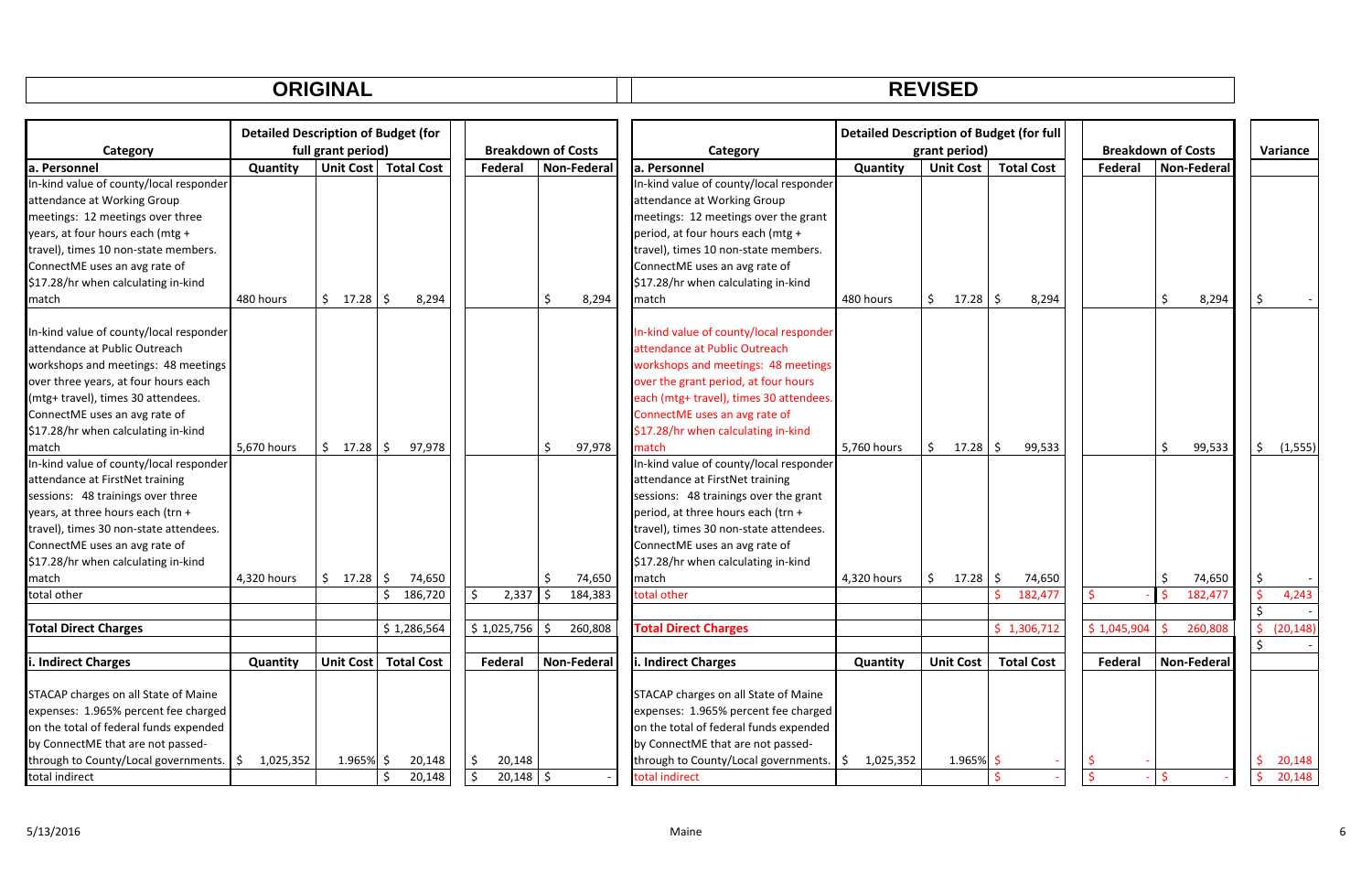|               |                                            | <b>ORIGINAL</b>    |                   |             |                           | <b>REVISED</b> |                                          |                  |                   |                              |                           |          |  |  |  |
|---------------|--------------------------------------------|--------------------|-------------------|-------------|---------------------------|----------------|------------------------------------------|------------------|-------------------|------------------------------|---------------------------|----------|--|--|--|
| Category      | <b>Detailed Description of Budget (for</b> | full grant period) |                   |             | <b>Breakdown of Costs</b> | Category       | Detailed Description of Budget (for full | grant period)    |                   |                              | <b>Breakdown of Costs</b> | Variance |  |  |  |
| a. Personnel  | Quantity                                   | Unit Cost          | <b>Total Cost</b> | Federal     | Non-Federal               | la. Personnel  | Quantity                                 | <b>Unit Cost</b> | <b>Total Cost</b> | Federal                      | Non-Federal               |          |  |  |  |
| <b>TOTALS</b> |                                            |                    | \$1,306,712       | \$1,045,904 | 260,808                   | <b>TOTALS</b>  |                                          |                  | \$1,306,712       | $\frac{1}{2}$ \$ 1,045,904 S | 260,808                   |          |  |  |  |
|               |                                            |                    |                   |             |                           |                |                                          |                  |                   |                              |                           |          |  |  |  |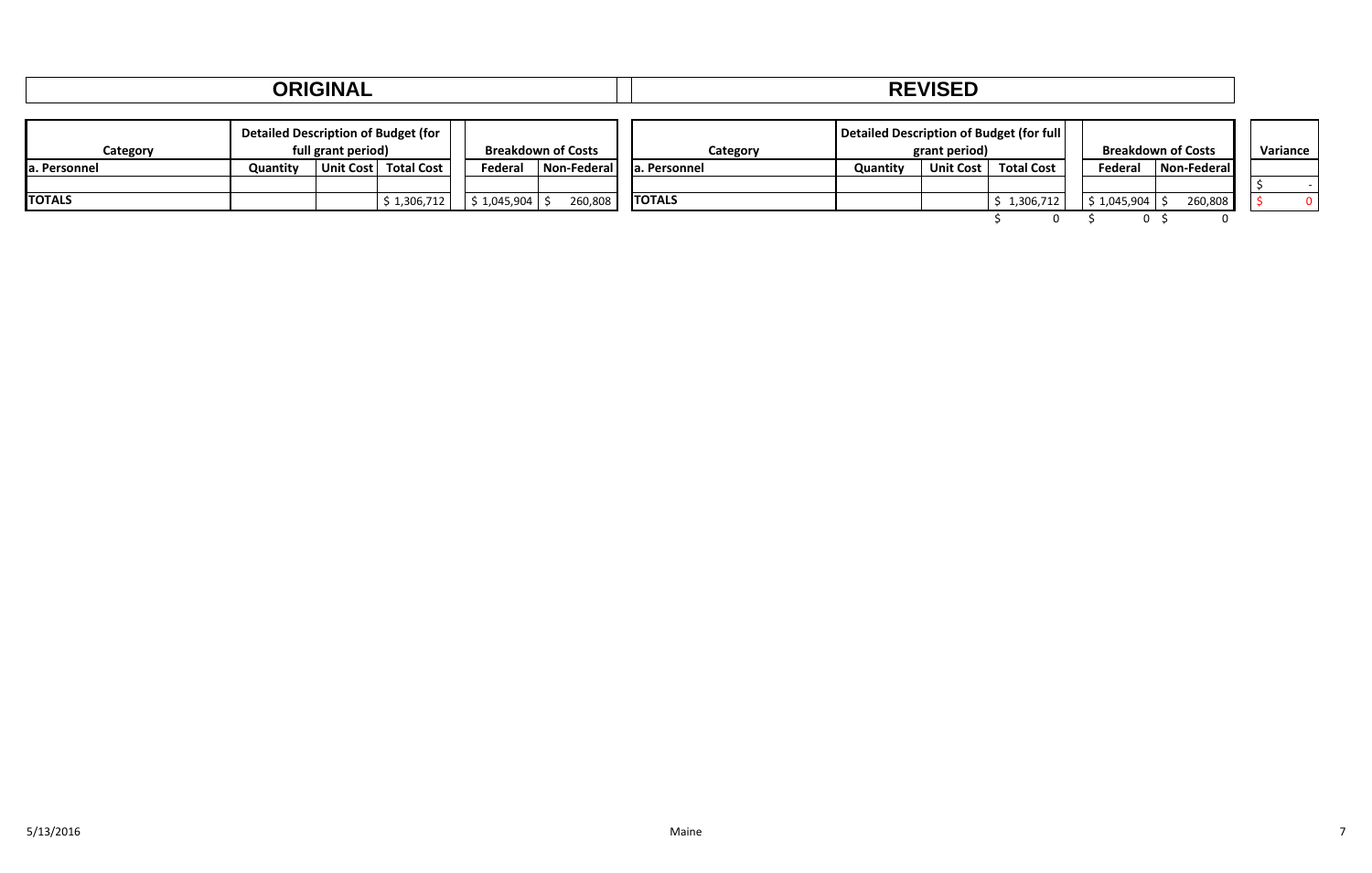## COST ANALYSIS for SLIGP Award No: 23-10-S13023N

The re-budgeting submitted by the *State of Maine ConnectME Authority* Award under the State and Local Implementation Grant Program (SLIGP), award No: 23-10-S13023N was analyzed by the grants office and found to be reasonable, allocable and allowable. The total budgeted is for a 4 year period starting January 1, 2014 and ending February 28, 2018 for a total of \$1,306,712 of which greater than 19% is matching funds \$260,808. This novated award budget meets the match requirement for an overall project of 20% match because the previous period had greater than 20% actual reported match.

The following is the breakdown of the charges:

- 1) Personnel: \$239,445
	- $\bullet$  10% effort for Assoc. Exec Dir at annual sal of \$77,900 = 49 months at \$669 per month = \$32,790.
	- 82.55% effort for PD at annual sal of  $$57,314 = $3,943$  per month for 49 months= \$193,200.
	- 3.158% effort for Associate CIO at annual sal of \$104,300 is \$275 per month for 49 months= \$13,455.

The salary rate used appears to be consistence with the current rate for the positions.

2) Fringe benefit: \$ 61,950

32% applied to the salary for the Program director (32% x \$193,200= \$61,950)

- 3) Travel: \$ 78,026
	- Mileage and travel for outreach workshops to regional meetings. Average combined round trip 10,942 miles per year for 4 years at \$0.44 per mile = \$19,740.
	- Mileage for non-state attendance for outreach workshops estimated at 1469 miles per month for 4 year = 72,000 mi x  $$0.44 = $31,680$ .
	- Regional and national meetings 26 trips for an average trip cost of  $$1,023.30 = $26,606$ .
- 4) Equipment: N/A
- 5) Materials/Supplies: N/A
- 6) Contractual costs: \$744,815
	- Travel Costs \$35,000
	- Education and Outreach \$60,000
	- Labor Costs ave. \$117/hr. for 5300 hours
		- Broken down into deliverables with estimated hours and labor rates for each task:
			- 1. Define Org Structure for SLIGP initiative= \$131 x 233.97 hrs. = \$30,650.
			- 2. Facilitate meetings = \$115 x 750 = \$86,250.
			- 3. Prepare list of public safety association events \$99 x 68.08= \$6,740.
			- 4. Conduct education and outreach to equip stakeholders \$167 x 2047.90hrs.= \$342,000.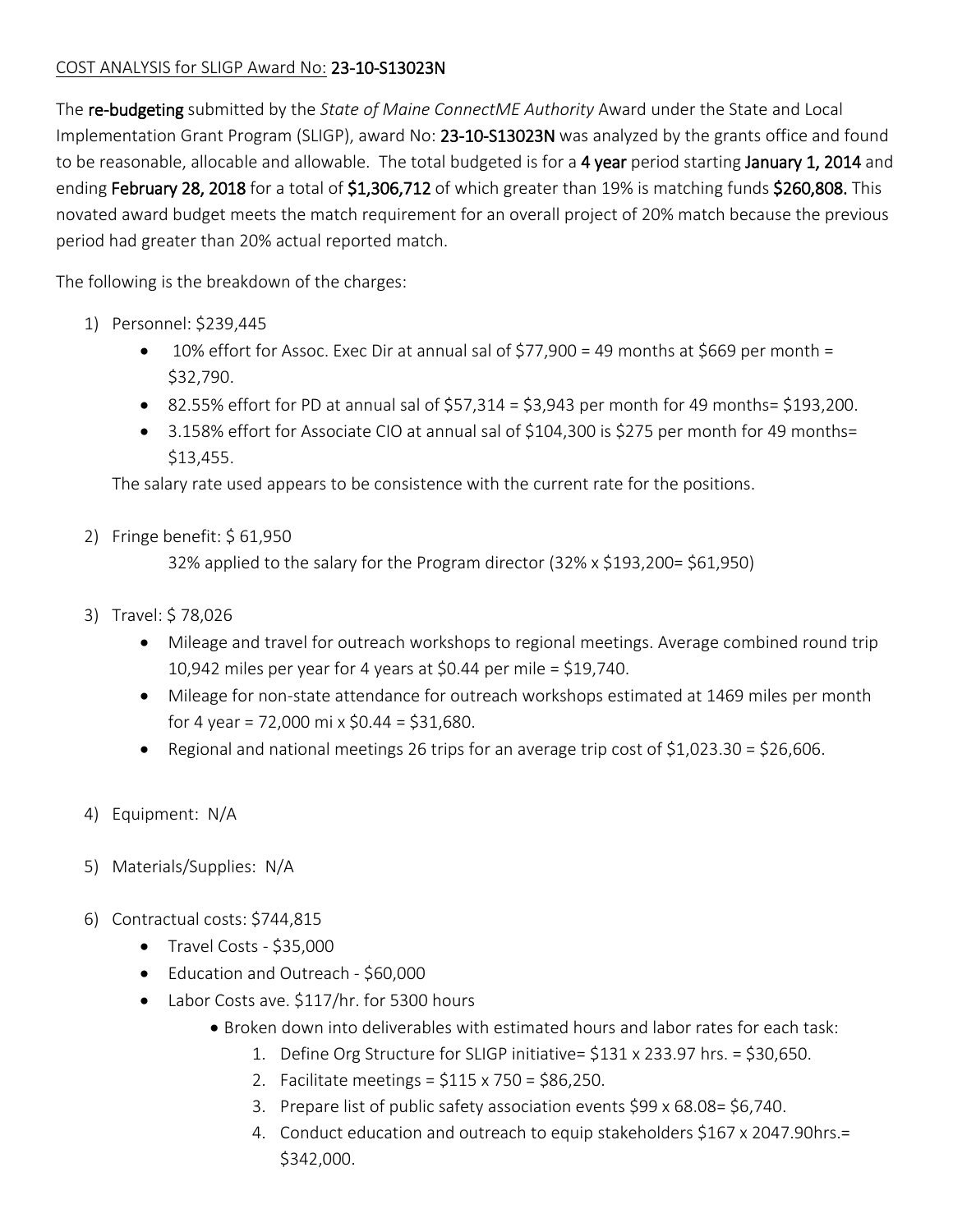- 5. Needs Assessment \$106 x 380.19 hrs. = \$40,300.
- 6. Match Requirements \$95 x 80 hrs.= \$7,600.
- 7. Conduct New England Firstnet meetings = \$115 x 240hrs= \$27,600.
- 8. Develop a list of users, stakeholders, and potential users = \$81 x 89.51 hrs. = \$7,250.
- 9. Prepare list of major planned state events = \$98 x 44.08 = \$4,320.
- 10. List of Maine contractual relationships =  $$116 \times 75.86 = $8,800$ .
- 11. Research legal or non-legal issues affection consultation process = \$159 x 100hrs.= \$15,900.
- 12. Research Canadian border communication integration = \$122 x 250.41 hrs. = \$30,550.
- 13. Facilitate meetings with Maines SLIGP working group and NTIA reps \$115 x 400hrs.= \$46,000
- 14. Invoice electronically and timely \$115 x 36hrs = \$4,140.
- 15. Inventory infrastructure and broadband components= \$105 x \$492.52= \$51,715.
- 7) Construction: N/A
- 8) Other: \$ 182,477
	- Local and county responder attendance to 12 meetings for 4 hours each (mtg. plus travel) average 10 non-state members calculated at \$17.28/hr. average rate. 480 x \$17.28= \$8,294.
	- 48 meetings county attendance to public outreach meetings as calculated above but 30 attendees to 48 meetings= 5,760 hrs. x \$17.28= \$99,533.
	- 48 trainings over the grant period 3 hrs. average time 30 attendees= 4,320 hrs. \$17.28= \$74,650.
- 9) Indirect Costs: N/A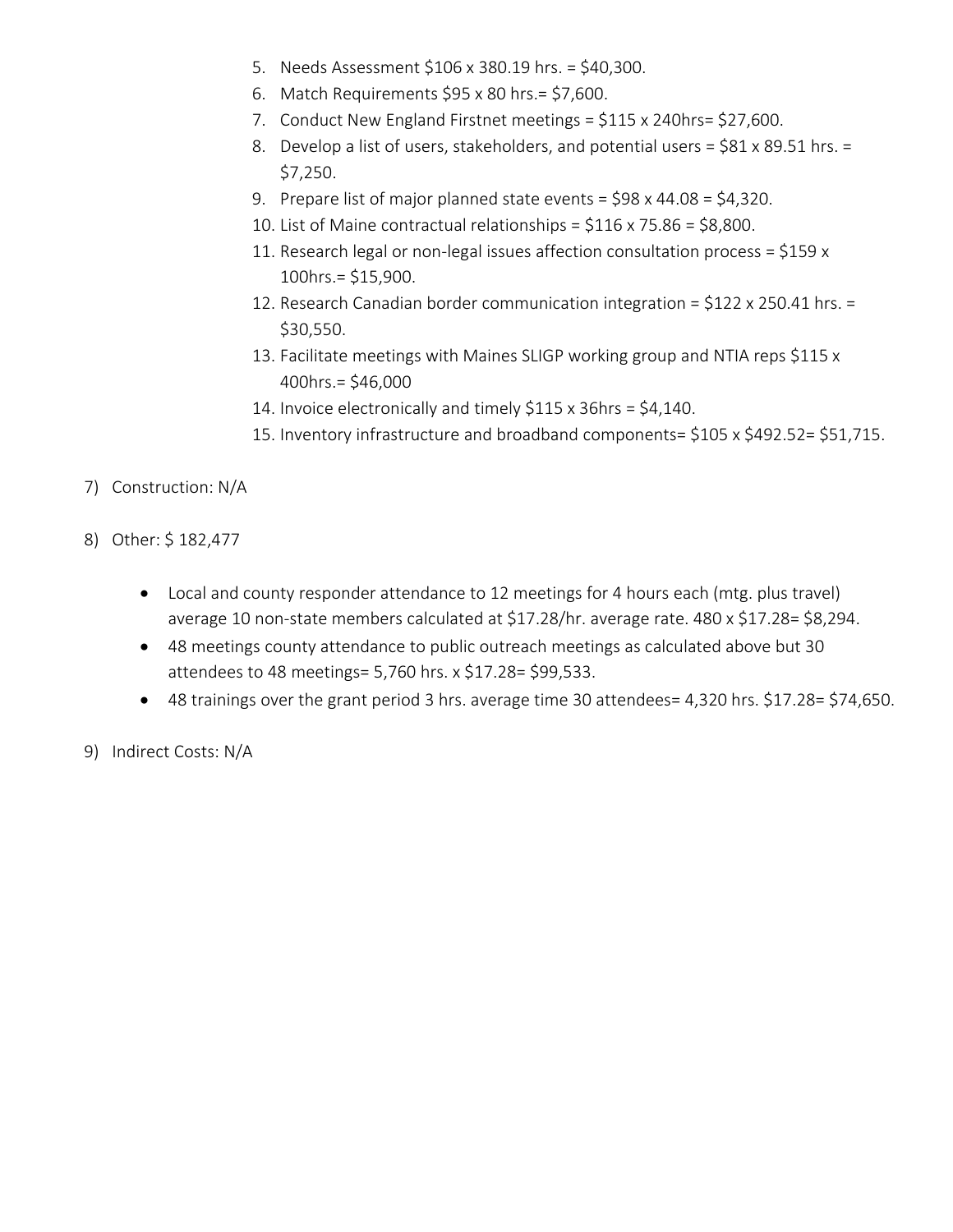# **BUDGET INFORMATION - Non-Construction Programs** OMB Number: 4040-0006 Expiration Date: 06/30/2014

**\$ Grant Program Function or Activity (a) Catalog of Federal Domestic Assistance Number (b) Estimated Unobligated Funds**<br> **Extimated Unobligated Funds Federal(c) Non-Federal(d) Federal(e) Non-Federal (f) Total(g) 5. Totals4. 3. 2. 1.SLIGP**. SLIGP || |11.549 | |\$ | ||\$ | ||\$ | 1,045,904.00||\$ | 260,808.00||\$ **\$ \$ \$ \$ \$ 1,045,904.00 260,808.00 1,306,712.00 11.5491,045,904.00 1,045,904.00 1,306,712.00 1,306,712.00** 

#### **SECTION A - BUDGET SUMMARY**

Standard Form 424A (Rev. 7- 97) Prescribed by OMB (Circular A -102) Page 1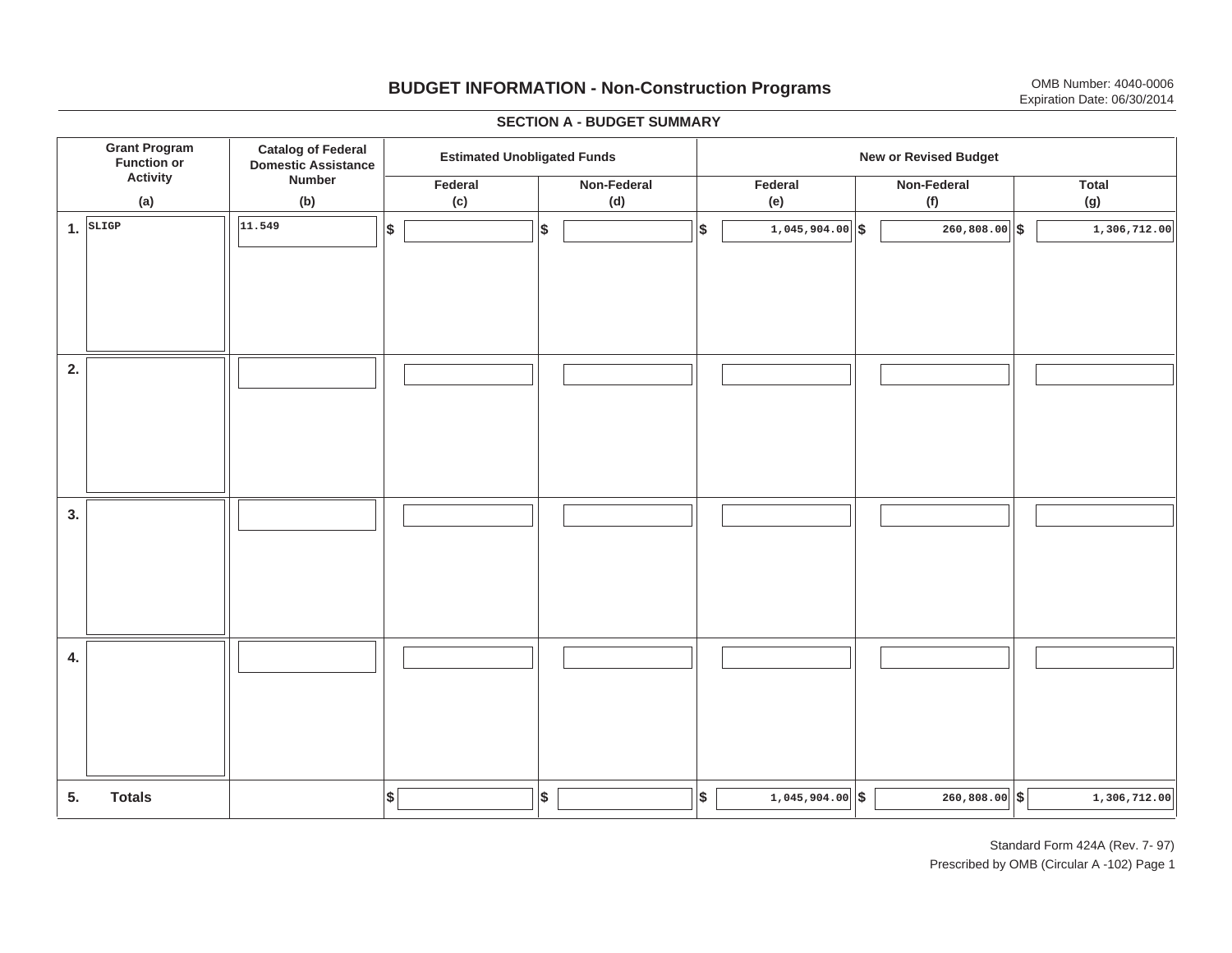### **SECTION B - BUDGET CATEGORIES**

| 6. Object Class Categories             |     |                   |     |                       |                  | GRANT PROGRAM, FUNCTION OR ACTIVITY |            |                              | Total                           |
|----------------------------------------|-----|-------------------|-----|-----------------------|------------------|-------------------------------------|------------|------------------------------|---------------------------------|
|                                        | (1) |                   | (2) |                       | $\overline{(3)}$ |                                     | (4)        |                              | (5)                             |
|                                        |     | SLIGP             |     |                       |                  |                                     |            |                              |                                 |
| a. Personnel                           | \$  | $194,700.00$ \$   |     | $\sqrt{44,745.00}$ \$ |                  |                                     | \$         | $\left  \right\rangle$       | 239,445.00                      |
| b. Fringe Benefits                     |     | 61,950.00         |     |                       |                  |                                     |            |                              | 61,950.00                       |
| c. Travel                              |     | 44,440.00         |     | 33,586.00             |                  |                                     |            |                              | 78,026.00                       |
| d. Equipment                           |     |                   |     |                       |                  |                                     |            |                              |                                 |
| e. Supplies                            |     |                   |     |                       |                  |                                     |            |                              |                                 |
| f. Contractual                         |     | 744,814.00        |     |                       |                  |                                     |            |                              | 744,814.00                      |
| g. Construction                        |     | 0.00              |     |                       |                  |                                     |            |                              |                                 |
| h. Other                               |     | 0.00              |     | 182,477.00            |                  |                                     |            |                              | 182,477.00                      |
| i. Total Direct Charges (sum of 6a-6h) |     | 1,045,904.00      |     | 260,808.00            |                  |                                     |            | $\left  \frac{1}{2} \right $ | 1,306,712.00                    |
| j. Indirect Charges                    |     |                   |     |                       |                  |                                     |            | $\boldsymbol{\$}$            |                                 |
| k. TOTALS (sum of 6i and 6j)           | ∣\$ | $1,045,904.00$ \$ |     | $260,808.00$ \$       |                  |                                     | $\sqrt{2}$ | $\left  \right\rangle$       | 1,306,712.00                    |
|                                        |     |                   |     |                       |                  |                                     |            |                              |                                 |
| 7. Program Income                      | Ι\$ |                   | \$  |                       | \$               |                                     | $\pmb{\$}$ | $\vert$ \$                   | Standard Form 424A (Rev. 7, 97) |

**Authorized for Local Reproduction**

Standard Form 424A (Rev. 7- 97)

Prescribed by OMB (Circular A -102) Page 1A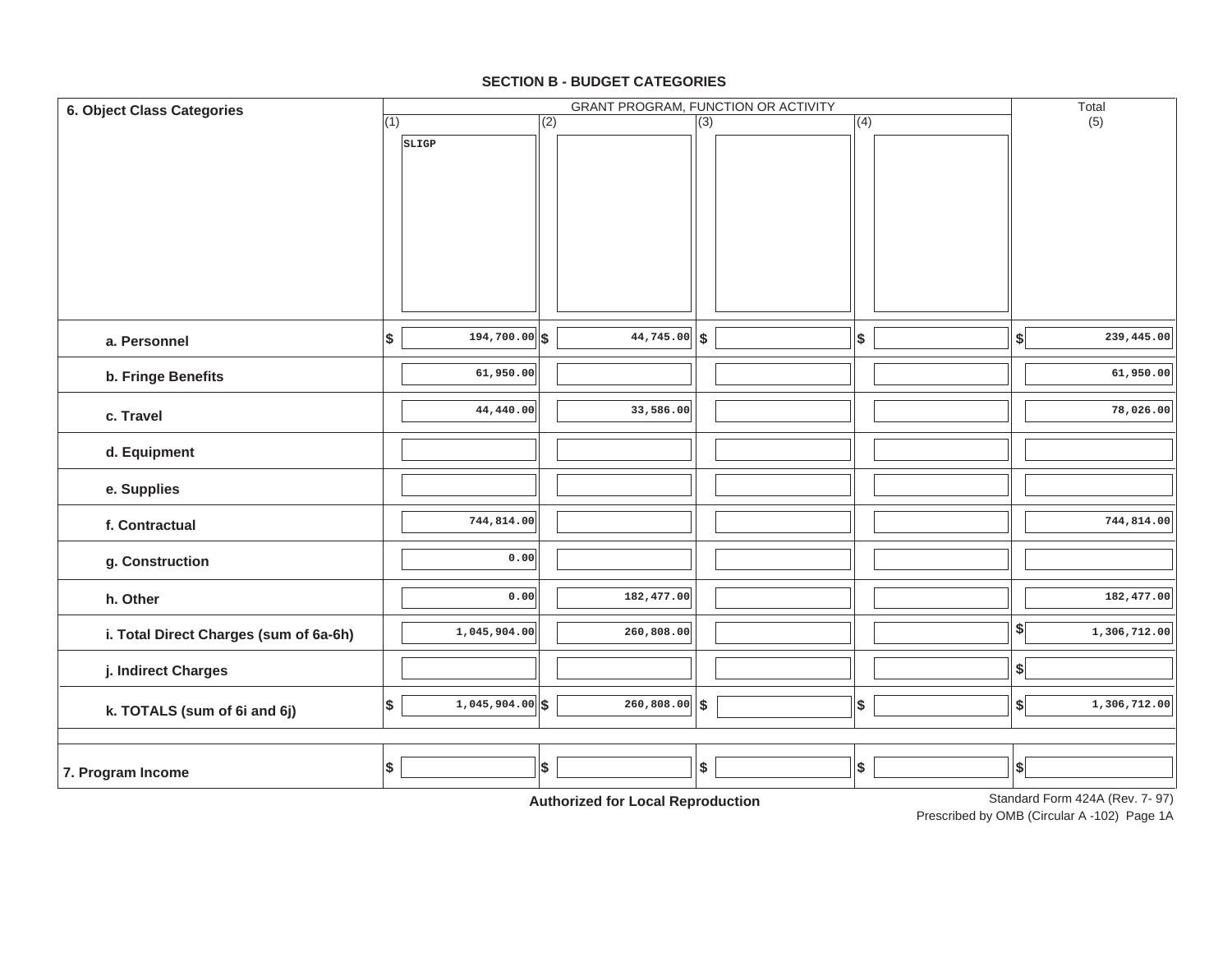|                       | <b>SECTION C - NON-FEDERAL RESOURCES</b> |                                                                                 |    |                                             |                 |                               |                    |            |             |            |  |  |  |  |
|-----------------------|------------------------------------------|---------------------------------------------------------------------------------|----|---------------------------------------------|-----------------|-------------------------------|--------------------|------------|-------------|------------|--|--|--|--|
|                       | (a) Grant Program                        | (b) Applicant                                                                   |    |                                             | (c) State       | (d) Other Sources             |                    |            | (e)TOTALS   |            |  |  |  |  |
| 8.                    | SLIGP                                    | \$                                                                              |    | 5                                           | 260,808.00      | ∣\$                           |                    | \$         | 260,808.00  |            |  |  |  |  |
| 9.                    |                                          |                                                                                 |    |                                             |                 |                               |                    |            |             |            |  |  |  |  |
| 10.                   |                                          |                                                                                 |    |                                             |                 |                               |                    |            |             |            |  |  |  |  |
| 11.                   |                                          |                                                                                 |    |                                             |                 |                               |                    |            |             |            |  |  |  |  |
|                       | 12. TOTAL (sum of lines 8-11)            | \$                                                                              |    | $\boldsymbol{\$}$                           | $260,808.00$ \$ |                               |                    | $\vert$ \$ | 260,808.00  |            |  |  |  |  |
|                       |                                          |                                                                                 |    | <b>SECTION D - FORECASTED CASH NEEDS</b>    |                 |                               |                    |            |             |            |  |  |  |  |
|                       |                                          | <b>1st Quarter</b>                                                              |    |                                             | 2nd Quarter     |                               | 3rd Quarter        |            | 4th Quarter |            |  |  |  |  |
| 13. Federal           |                                          |                                                                                 |    |                                             | \$              |                               | \$                 |            | \$          |            |  |  |  |  |
| 14. Non-Federal<br>\$ |                                          |                                                                                 |    |                                             |                 |                               |                    |            |             |            |  |  |  |  |
|                       | 15. TOTAL (sum of lines 13 and 14)       | $\boldsymbol{s}$                                                                | \$ |                                             | \$              |                               | $\vert$ \$ $\vert$ |            | $\vert$ \$  |            |  |  |  |  |
|                       |                                          | SECTION E - BUDGET ESTIMATES OF FEDERAL FUNDS NEEDED FOR BALANCE OF THE PROJECT |    |                                             |                 |                               |                    |            |             |            |  |  |  |  |
|                       | (a) Grant Program                        |                                                                                 |    |                                             |                 | <b>FUTURE FUNDING PERIODS</b> |                    | (YEARS)    |             |            |  |  |  |  |
|                       |                                          |                                                                                 |    | (b)First                                    |                 | (c) Second                    | (d) Third          |            |             | (e) Fourth |  |  |  |  |
| 16.                   |                                          | \$                                                                              |    | $\boldsymbol{\hat{s}}$                      |                 | $\left  \right $              |                    | ∣\$        |             |            |  |  |  |  |
| 17.                   |                                          |                                                                                 |    |                                             |                 |                               |                    |            |             |            |  |  |  |  |
| 18.                   |                                          |                                                                                 |    |                                             |                 |                               |                    |            |             |            |  |  |  |  |
| 19.                   |                                          |                                                                                 |    |                                             |                 |                               |                    |            |             |            |  |  |  |  |
|                       | 20. TOTAL (sum of lines 16 - 19)         | \$                                                                              |    | \$                                          |                 | $\left  \frac{1}{2} \right $  |                    | \$         |             |            |  |  |  |  |
|                       |                                          |                                                                                 |    | <b>SECTION F - OTHER BUDGET INFORMATION</b> |                 |                               |                    |            |             |            |  |  |  |  |
|                       | 21. Direct Charges:                      |                                                                                 |    | 22. Indirect Charges:                       |                 |                               |                    |            |             |            |  |  |  |  |
|                       | 23. Remarks:                             |                                                                                 |    |                                             |                 |                               |                    |            |             |            |  |  |  |  |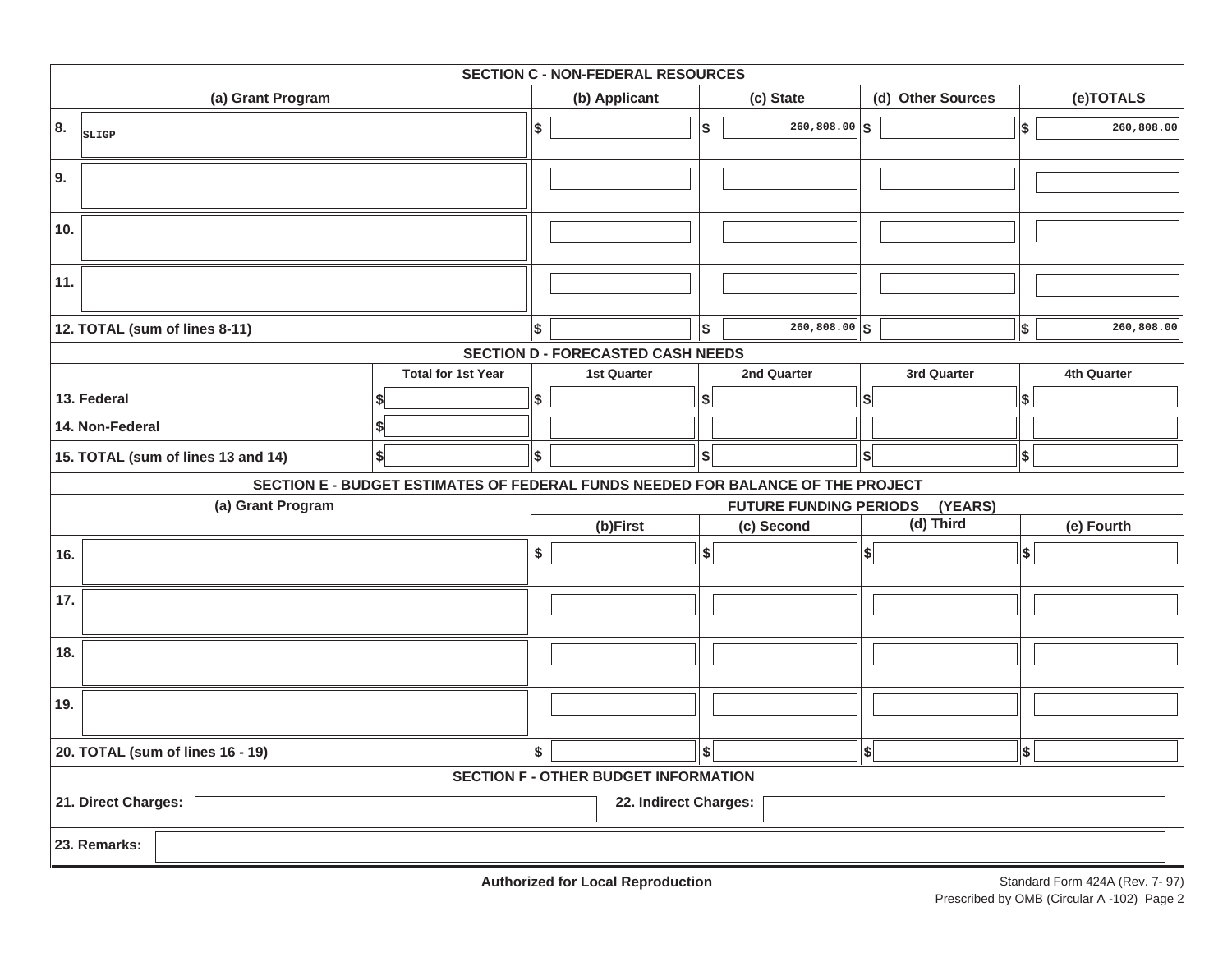**Recipient Name: State of Maine - ConnectME Authority**

#### **MILESTONE CATEGORIES**

All projects must be completed within three years following the date of the issuance of the award.

Please use the table provided to indicate your anticipated number of activities you plan to complete each quarter for every year of your project. Year One begins July 1, 2013. Please include any data attributable to early (i.e., January - June 2013) in your baseline data for "Q1, Year 1."

Please also provide a brief description (100 words or less) of the primary activities involved in meeting each milestone (a single description should be provided for each milestone, covering all quarters in years one throu Please write "N/A" if your project does not include an activity. If necessary, please insert additional milestones at the bottom of the chart.

|                                                                           |                                |                | <b>Quarter Ending</b>   |           |           |            |                 |                 |                           |                                       |                 |                 |                                                                                                                                                                             |                 |           |
|---------------------------------------------------------------------------|--------------------------------|----------------|-------------------------|-----------|-----------|------------|-----------------|-----------------|---------------------------|---------------------------------------|-----------------|-----------------|-----------------------------------------------------------------------------------------------------------------------------------------------------------------------------|-----------------|-----------|
| <b>MILESTONE ACTIVITY CATEGORIES</b>                                      | <b>Description of Activity</b> | <b>TOTAL</b>   | $Q1 - 7$                | Q8        | Q9        | Q10        | Q <sub>11</sub> | Q <sub>12</sub> | Q <sub>13</sub>           | Q <sub>14</sub>                       | Q <sub>15</sub> | Q <sub>16</sub> | Q <sub>17</sub>                                                                                                                                                             | Q <sub>18</sub> | Q19       |
|                                                                           |                                |                | 9/30/2013-<br>3/31/2015 | 6/30/2015 | 9/30/2015 | 12/31/2015 | 3/31/2016       | 6/30/2016       | 9/30/2016                 | 12/31/2016                            | 3/31/2017       | 6/30/2017       | 9/30/2017                                                                                                                                                                   | 12/31/2017      | 3/31/2018 |
| 1. Stakeholder Meetings (Number of<br>individuals reached via stakeholder |                                | 2265           | 65                      | 210       | 210       | 210        | 210             | 210             | 210                       | 210                                   | 210             | 210             | 210                                                                                                                                                                         | 50              | 50        |
| meetings)<br>2. Broadband Conferences                                     |                                | 64             |                         |           |           |            |                 |                 |                           |                                       |                 |                 |                                                                                                                                                                             |                 |           |
| 3. Staff Hires (Full Time Equivalent)                                     |                                |                |                         |           |           |            |                 |                 |                           |                                       |                 |                 |                                                                                                                                                                             |                 |           |
| 4. Contract Executions                                                    |                                | $\overline{2}$ |                         |           |           |            |                 |                 |                           |                                       |                 |                 |                                                                                                                                                                             |                 |           |
| 5. Governance Meetings                                                    |                                | 65             |                         |           |           |            |                 |                 |                           |                                       |                 |                 |                                                                                                                                                                             |                 |           |
| 6. Education and Outreach Materials                                       |                                | 6000           | 500                     | 500       | 500       | 500        | 500             | 500             | 500                       | 500                                   | 500             | 500             | 500                                                                                                                                                                         | 250             | 250       |
| 7. Subrecipient Agreements Executed                                       |                                | $\mathbf 0$    |                         |           |           |            |                 |                 |                           |                                       |                 |                 |                                                                                                                                                                             |                 |           |
| 8. Phase 2 - Coverage                                                     |                                | N/A            |                         |           |           |            |                 |                 |                           |                                       |                 |                 | N/A Stage 1 & 2 Stage 1 - 4 Stage 5 - 6 Stage 5 - 6 Stage 5 - 6 Stage 5 - 6 Stage 5 - 6 Stage 5 - 6 Stage 5 - 6 Stage 5 - 6 Stage 5 - 6 Stage 5 - 6 Stage 5 - 6 Stage 5 - 6 |                 |           |
| 9. Phase 2 - Users and their Operational<br>Areas                         |                                | N/A            | N/A                     |           |           |            |                 |                 |                           |                                       |                 |                 | Stage 1 & 2   Stage 1 - 4   Stage 5 - 6   Stage 5 - 6   Stage 5 - 6   Stage 5 - 6   Stage 5 - 6   Stage 5 - 6   Stage 5 - 6   Stage 5 - 6   Stage 5 - 6   Stage 5 - 6       |                 |           |
| 10. Phase 2- Capacity Planning                                            |                                | N/A            | N/A                     | N/A       | N/A       | N/A        | Stage 1 &       |                 | Stage 1 - 4   Stage 5 - 6 | N/A                                   | N/A             | N/A             | N/A                                                                                                                                                                         | N/A             | N/A       |
| 11. Phase 2 - Current                                                     |                                |                |                         |           |           |            |                 |                 |                           |                                       | Stage 1 &       |                 |                                                                                                                                                                             |                 |           |
| Providers/Procurement                                                     |                                | N/A            | N/A                     | N/A       | N/A       | N/A        | N/A             | N/A             | N/A                       | N/A                                   | $\overline{2}$  |                 | $\vert$ Stage 1 - 4 $\vert$ Stage 5 - 6 $\vert$                                                                                                                             | N/A             | N/A       |
| 12. Phase 2 - State Plan Decision                                         |                                | N/A            | N/A                     | N/A       | N/A       | N/A        | N/A             |                 |                           | Stage 1 & 2 Stage 1 - 4   Stage 5 - 6 | N/A             | N/A             | N/A                                                                                                                                                                         | N/A             | N/A       |

According to the Paperwork Reduction Act, as amended, no persons are required to respond to a collection of information unless it displays a valid OMB Control Number. The valid OMB control number for this information colle information is estimated to average 3 hours per response, including time for reviewing instructions, searching existing data sources, gathering and maintaining the data needed, and completing and reviewing the collection o information, including suggestions for reducing this burden, to Michael Dame, Director, State and Local Implementation Grant Program, Office of Public Safety Communications, National Telecommunications and Information Admi 7324, Washington, D.C. 20230.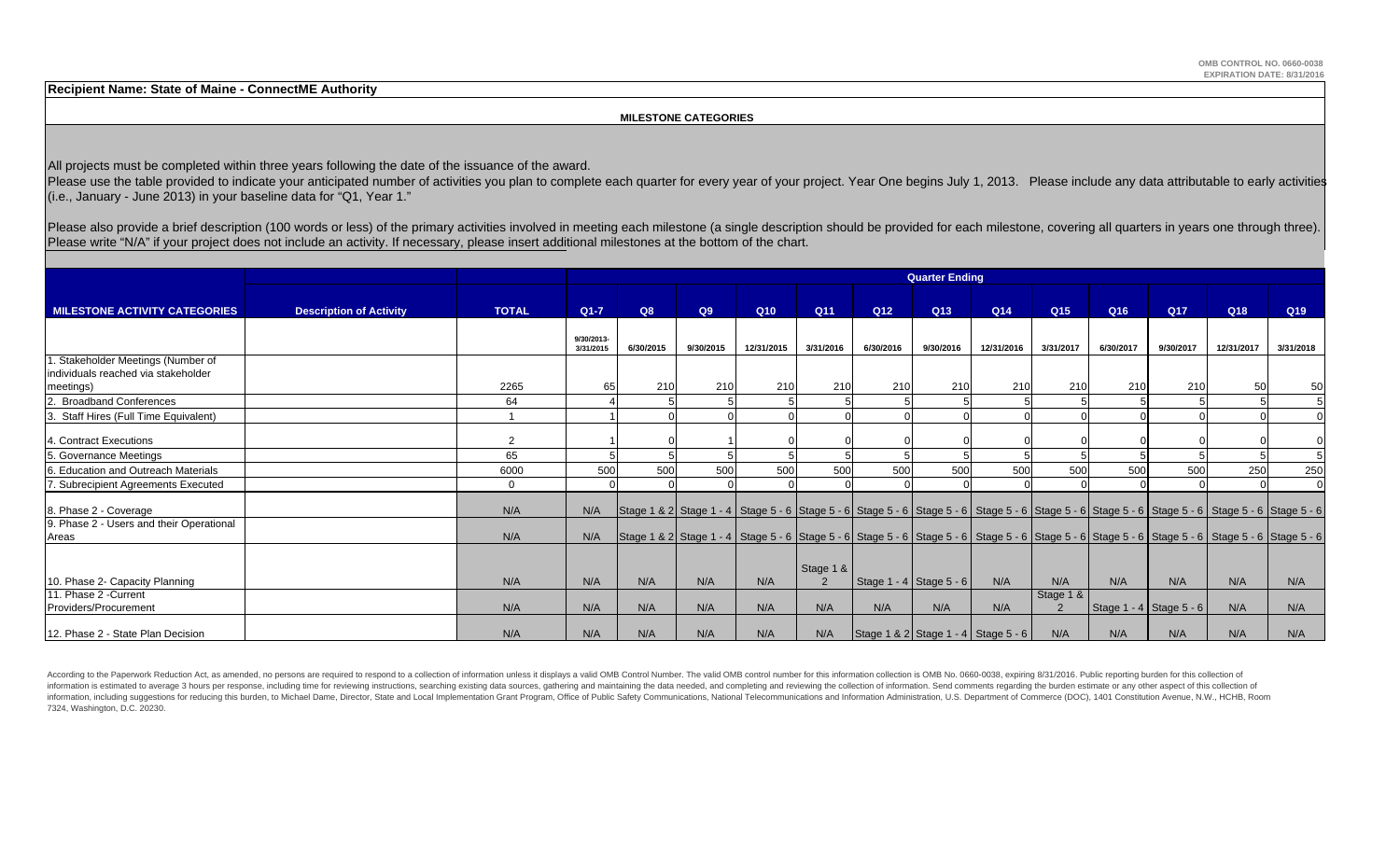### **Recipient Name: State of Maine - ConnectME Authority**

#### **Cost Class Category Federal Expenditures**

The completion of your project budget (federal funds) should be reported in the quarter you are anticipating expending the funds. Year One begins July 1, 2013. Please include any data attributable to early activities (i.e. for "Q1, Year 1."

|                                             | <b>TOTAL</b>         | <b>Quarter Ending</b>        |           |                |                          |                        |                 |                 |                         |                 |                |                 |                                                                                                                   |                 |  |
|---------------------------------------------|----------------------|------------------------------|-----------|----------------|--------------------------|------------------------|-----------------|-----------------|-------------------------|-----------------|----------------|-----------------|-------------------------------------------------------------------------------------------------------------------|-----------------|--|
| <b>Quarterly Cost Category Expenditures</b> | <b>FEDERAL</b>       | $Q1 - 7$                     | Q8        |                | Q10                      | Q <sub>11</sub>        | Q <sub>12</sub> | Q <sub>13</sub> | Q <sub>14</sub>         | Q <sub>15</sub> | Q16            | Q <sub>17</sub> | Q18                                                                                                               | Q <sub>19</sub> |  |
|                                             |                      |                              |           |                |                          |                        |                 |                 |                         |                 |                |                 |                                                                                                                   |                 |  |
|                                             |                      | 9/30/2013-3/31/15            | 6/30/2015 |                | 12/31/2015               | 3/31/2016              | 6/30/2016       | 9/30/2016       | 12/31/2016<br>3/31/2017 |                 | 6/30/2017      | 9/30/2017       | 12/31/2017                                                                                                        | 3/31/2018       |  |
| a. Personnel                                | 194,700              | 20,000.00 \$                 | 48,800    | 74,629         | 87,658                   | 100,687                | 113,716 \$      | 126,745         | 139,774                 | $152,803$ \$    | $165,832$ \ \$ | 178,861         | 191,890<br>- 156                                                                                                  | 194,700         |  |
| b. Fringe Benefits                          | \$61,950.00          |                              |           |                | 14,118 S                 | $19,118$ \\$           |                 | 29,118          | 34,118                  |                 |                | $49,118$ \\$    |                                                                                                                   | 61,950          |  |
| c. Travel                                   | \$44,440.00          | $2,095.00$ \\$<br>-\$        | 10,061    | 14,986   \$    | 17,986   \$              | 20,986                 | 23,986 \$       | 26,986          | 29,986                  | $32,986$ \$     | $35,986$ \ \$  | $38,986$ \$     | 41,986                                                                                                            | 44,440          |  |
| d. Equipment                                | \$0.00               |                              |           |                |                          |                        |                 |                 |                         |                 |                |                 |                                                                                                                   |                 |  |
| e. Supplies                                 | \$0.00               | 731.00 \$                    |           |                |                          |                        |                 |                 |                         |                 |                |                 |                                                                                                                   |                 |  |
| f. Contractual                              | 744,814              | 95,164.00<br>.ზ              | 205,389   | 346,835        | 396,835                  | 446,835                | 476,835 \$      | $526,835$ \$    | 576,835                 |                 | 656,835        | $696,835$ \\$   | 736,835                                                                                                           | 744,814         |  |
| g. Construction                             | \$0.00               |                              |           |                |                          |                        |                 |                 |                         |                 |                |                 |                                                                                                                   |                 |  |
| າ. Other                                    | \$0.00               |                              |           |                |                          |                        |                 |                 |                         |                 |                |                 |                                                                                                                   |                 |  |
| i. Total Direct Charges (sum of a-h)        | - \$<br>1,045,904.00 | 117.990.00<br>- \$           | 264.250   | 445,568        | 516,597                  | 587,626                | 638,655         | \$709,684.00    | \$780,713.00            | \$841,742.00    | \$902,771.00   | \$963,800.00    |                                                                                                                   | \$1,045,904.00  |  |
| i. Indirect Charges                         | \$0.00               |                              |           |                | $\overline{\phantom{a}}$ |                        |                 |                 |                         |                 |                |                 |                                                                                                                   |                 |  |
| k. TOTAL (sum i and j)                      | - \$                 | 1,045,904.00 \$117,990.00 \$ | 264.250   | 445,568<br>ISS | 516,597                  | 587,626 \$<br><u>ь</u> | 638,655         |                 |                         |                 |                |                 | \$ 709,684.00   \$ 780,713.00   \$ 841,742.00   \$ 902,771.00   \$ 963,800.00   \$ 1,024,829.00   \$ 1,045,904.00 |                 |  |

#### **Cost Class Category Non-Federal Expenditures**

The completion of your project budget (non-federal, matching funds) should be reported in the quarter you are anticipating expending the funds. Year One begins July 1, 2013. Please include any data attributable to early ac baseline data for "Q1, Year 1."

|                                                         | <b>TOTAL</b> | <b>Quarter Ending</b> |           |           |            |                 |                 |              |                                    |                         |                                                                                        |                        |                 |            |  |            |
|---------------------------------------------------------|--------------|-----------------------|-----------|-----------|------------|-----------------|-----------------|--------------|------------------------------------|-------------------------|----------------------------------------------------------------------------------------|------------------------|-----------------|------------|--|------------|
| <b>Quarterly Cost Category Expenditures NON-FEDERAL</b> |              | $Q1-7$                | Q8        | Q9        | Q10        | Q <sub>11</sub> | Q <sub>12</sub> |              | Q <sub>14</sub><br>Q <sub>13</sub> |                         | Q <sub>15</sub>                                                                        | Q16                    | Q <sub>17</sub> | Q18        |  | Q19        |
|                                                         |              |                       |           |           |            |                 |                 |              |                                    |                         |                                                                                        |                        |                 |            |  |            |
|                                                         |              | 9/30/2013-3/31/2015   | 6/30/2015 | 9/30/2015 | 12/31/2015 | 3/31/2016       | 6/30/2016       |              | 9/30/2016                          | 12/31/2016<br>3/31/2017 |                                                                                        | 6/30/2017<br>9/30/2017 |                 | 12/31/2017 |  | 3/31/2018  |
| a. Personnel                                            | 44,745       | $2,911.00$ $\mid$     | 8,732     | 11,643    | 15,643     | 19,643          |                 | $23,643$ \\$ | 27,643                             | 29,559                  | 29,559                                                                                 | $29,559$ \$            | $29,559$ \$     | 29,559     |  | 44,745     |
| b. Fringe Benefits                                      |              | .252.00               |           |           |            |                 |                 |              |                                    |                         |                                                                                        |                        |                 |            |  |            |
| c. Travel                                               | \$33,586.00  | 2,947.00<br>\$        | 2,947     | 2,947     | 5.947      | 8,947           |                 | 11,947       | 14,947                             | 17,947                  | 20,947                                                                                 | 23,947                 | 26,947          | 31,680     |  | 33,586     |
| d. Equipment                                            | \$0.00       | - \$                  |           |           |            |                 |                 |              |                                    |                         |                                                                                        |                        |                 |            |  |            |
| e. Supplies                                             | \$0.00       | - \$                  |           |           |            |                 |                 |              |                                    |                         |                                                                                        |                        |                 |            |  |            |
| f. Contractual                                          | \$0.00       | - \$                  |           |           |            |                 |                 |              |                                    |                         |                                                                                        |                        |                 |            |  |            |
| g. Construction                                         | \$0.00       | - \$                  |           |           |            |                 |                 |              |                                    |                         |                                                                                        |                        |                 |            |  |            |
| h. Other                                                | \$182,477.00 |                       |           |           |            | 20,275          |                 | 40,550 \$    | 60,825                             | 81,100                  | 101.375                                                                                | 121,650                | 141,925 \$      | 162,200    |  | 182,477    |
| i. Total Direct Charges (sum of a-h)                    | 260,808.00   | 7.110.00 S            | 11,679    | 14,590    | 21,590     | 48,865 \$       |                 |              | 76,140   \$103,415.00              | \$128,606.00            | $\vert$ \$151,881.00   \$175,156.00   \$198,431.00   \$                                |                        |                 | 223,439.00 |  | 260,808.00 |
| j. Indirect Charges                                     | \$0.00       |                       |           |           |            |                 |                 |              |                                    |                         |                                                                                        |                        |                 |            |  |            |
| k. TOTAL (sum i and j)                                  | 260,808.00   | 7,110.00 \$           | 11,679    | 14,590    | 21,590     | $48,865$ \\$    |                 |              |                                    |                         | 76,140   \$103,415.00   \$128,606.00   \$151,881.00   \$175,156.00   \$198,431.00   \$ |                        |                 | 223,439.00 |  | 260,808.00 |

According to the Paperwork Reduction Act, as amended, no persons are required to respond to a collection of information unless it displays a valid OMB Control Number. The valid OMB control number for this information colle estimated to average 3 hours per response, including time for reviewing instructions, searching existing data sources, gathering and maintaining the data needed, and completing and reviewing the collection of information. suggestions for reducing this burden, to Michael Dame, Director, State and Local Implementation Grant Program, Office of Public Safety Communications, National Telecommunications and Information Administration, U.S. Depart